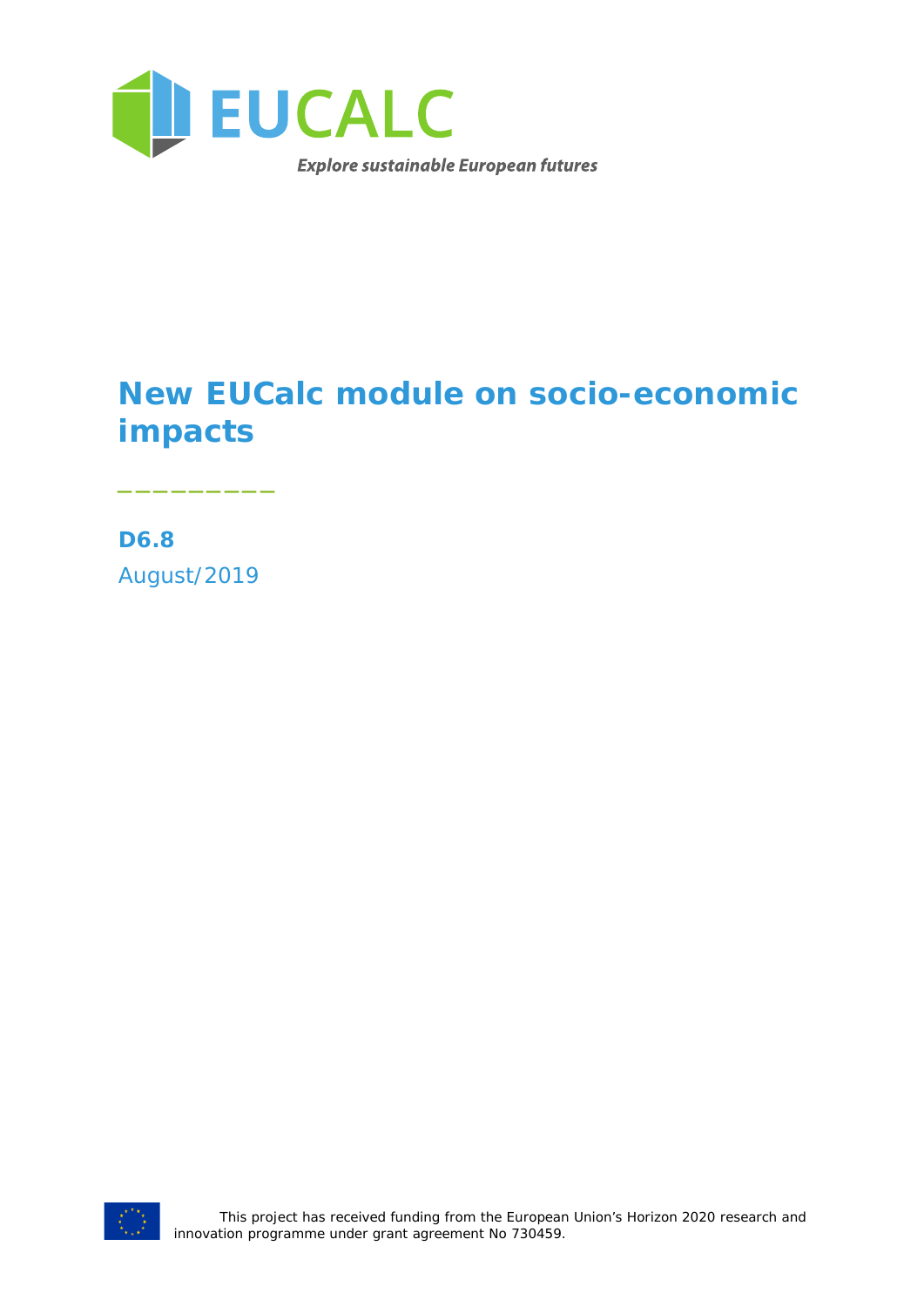

| <b>Project Acronym and</b><br><b>Name</b> | EU Calculator: trade-offs and pathways towards<br>sustainable and low-carbon European Societies -<br><b>EUCalc</b> |  |  |
|-------------------------------------------|--------------------------------------------------------------------------------------------------------------------|--|--|
| <b>Grant Agreement Number</b>             | 730459                                                                                                             |  |  |
| <b>Document Type</b>                      | Report                                                                                                             |  |  |
| <b>Work Package</b>                       | WP <sub>6</sub>                                                                                                    |  |  |
| <b>Document Title</b>                     | New EUCalc module on socio-economic impacts                                                                        |  |  |
| <b>Main authors</b>                       | Boris Thurm, Marc Vielle                                                                                           |  |  |
| Partner in charge                         | EPFL                                                                                                               |  |  |
| <b>Contributing partners</b>              | Imperial College, UCPH, TUD                                                                                        |  |  |
| <b>Release date</b>                       | August 2019                                                                                                        |  |  |
| <b>Distribution</b>                       | Public                                                                                                             |  |  |

#### **Short Description**

*This report describes the EUCalc employment module, and in particular:*

- *the scope and questions addressed by the module;*
- *the interactions with other modules;*
- *the economic model, associated assumptions and calculation logic;*

| <b>Quality check</b> |             |  |  |
|----------------------|-------------|--|--|
| Name of reviewer     | <b>Date</b> |  |  |
| Francesco Clora      | 19/08/2019  |  |  |
| Onesmus Mwabonje     | 19/08/2019  |  |  |

#### **Statement of originality:**

This deliverable contains original unpublished work except where clearly indicated otherwise. Acknowledgement of previously published material and of the work of others has been made through appropriate citation, quotation or both.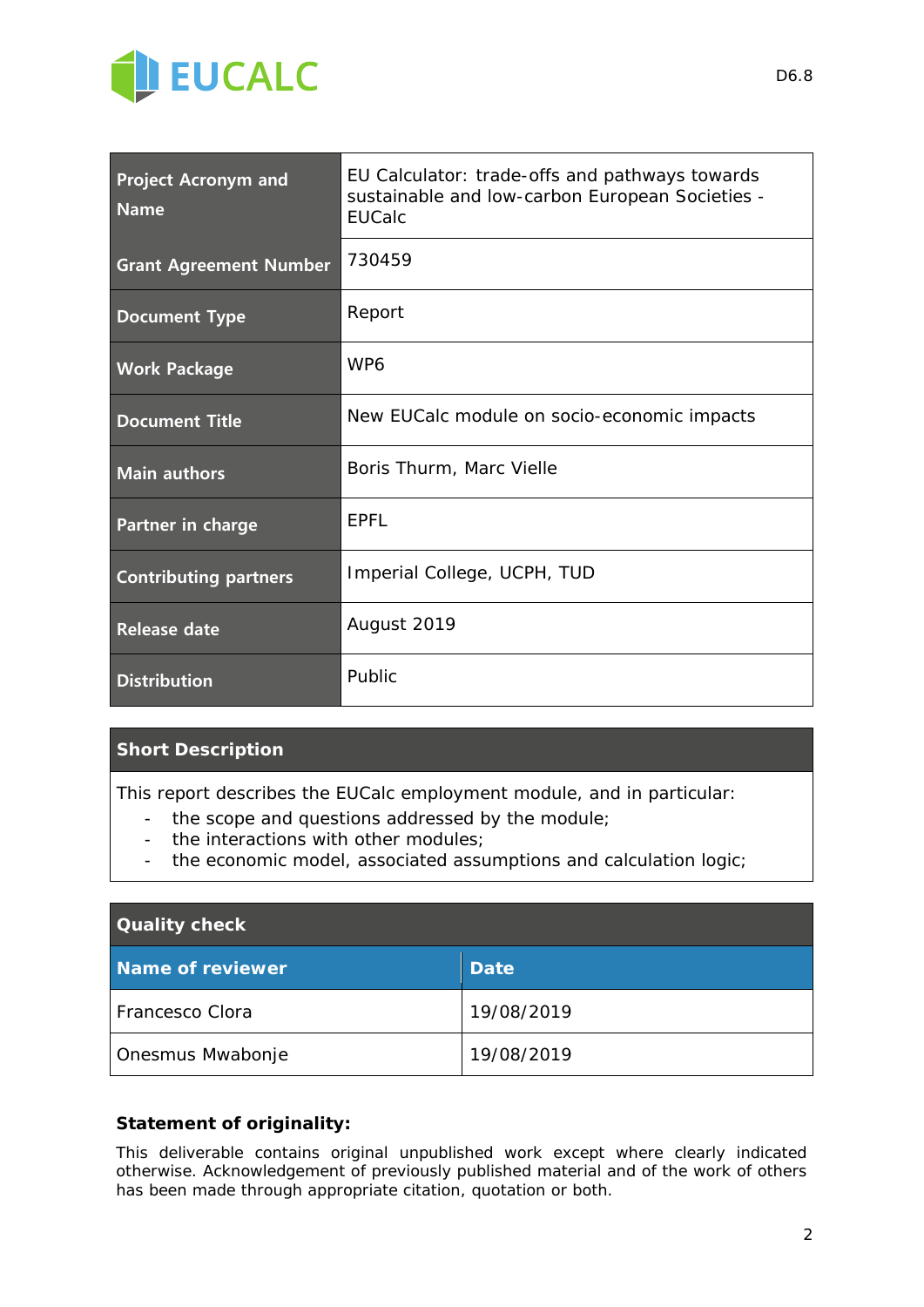

# **Table of Contents**

| 1     |                                                                  |  |  |
|-------|------------------------------------------------------------------|--|--|
|       |                                                                  |  |  |
| 2     | Introduction: challenges to model employment impacts in EUCalc 9 |  |  |
| 3     |                                                                  |  |  |
| 4     |                                                                  |  |  |
|       |                                                                  |  |  |
|       |                                                                  |  |  |
| 4.2.1 |                                                                  |  |  |
| 4.2.2 |                                                                  |  |  |
| 4.2.3 |                                                                  |  |  |
|       |                                                                  |  |  |
| 4.3.1 |                                                                  |  |  |
| 4.3.2 |                                                                  |  |  |
| 4.3.3 |                                                                  |  |  |
| 4.3.4 |                                                                  |  |  |
|       |                                                                  |  |  |
| 4.4.1 |                                                                  |  |  |
| 4.4.2 |                                                                  |  |  |
|       |                                                                  |  |  |
| 4.5.1 |                                                                  |  |  |
| 4.5.2 |                                                                  |  |  |
| 4.5.3 |                                                                  |  |  |
| 5     | Concluding remarks: lessons learned and future improvement  30   |  |  |
| 6     |                                                                  |  |  |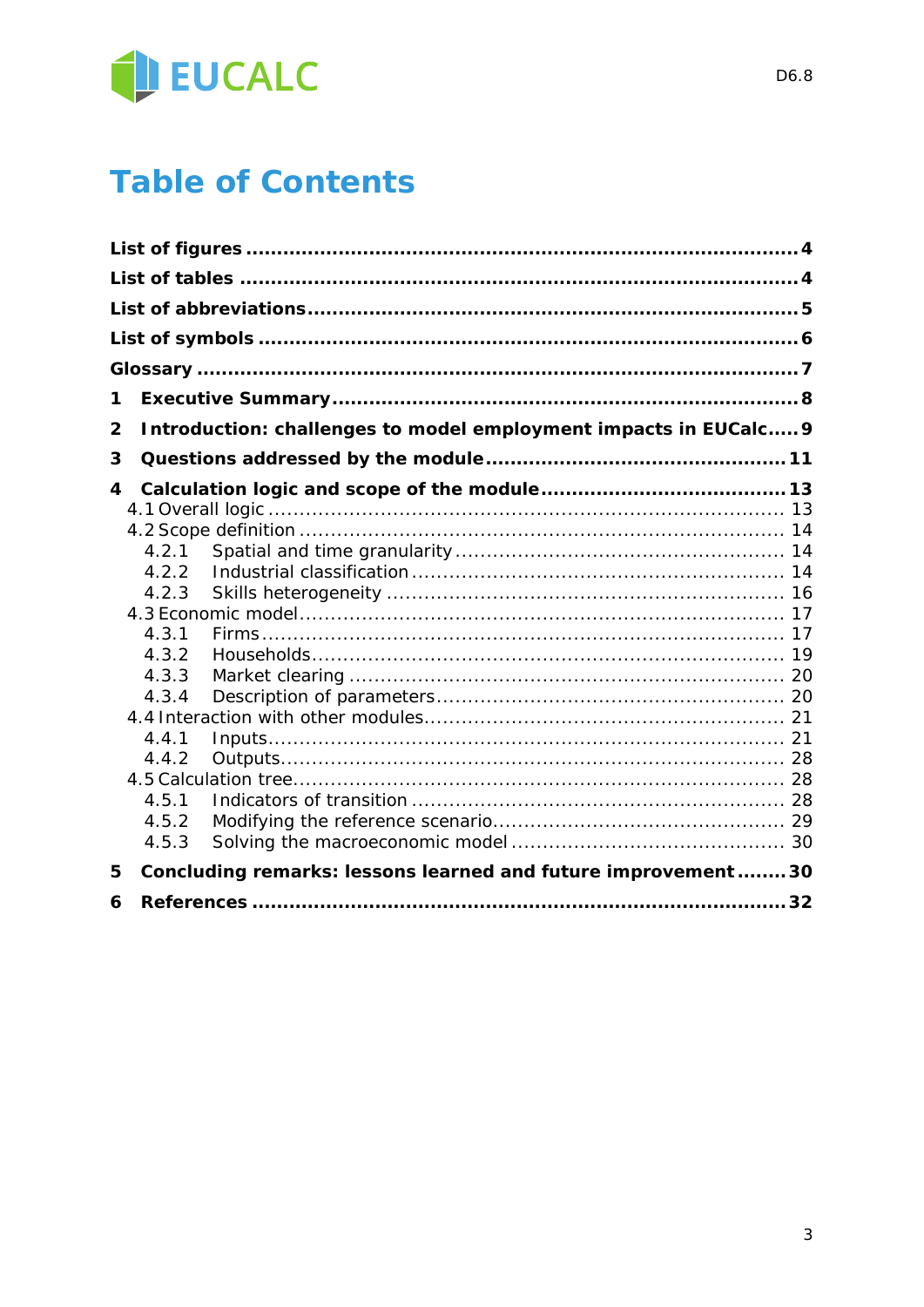

# **List of figures**

# **List of tables**

| Table 2 – Industrial classification used in the Employment Module  16 |  |
|-----------------------------------------------------------------------|--|
|                                                                       |  |
|                                                                       |  |
|                                                                       |  |
|                                                                       |  |
|                                                                       |  |
|                                                                       |  |
|                                                                       |  |
|                                                                       |  |
|                                                                       |  |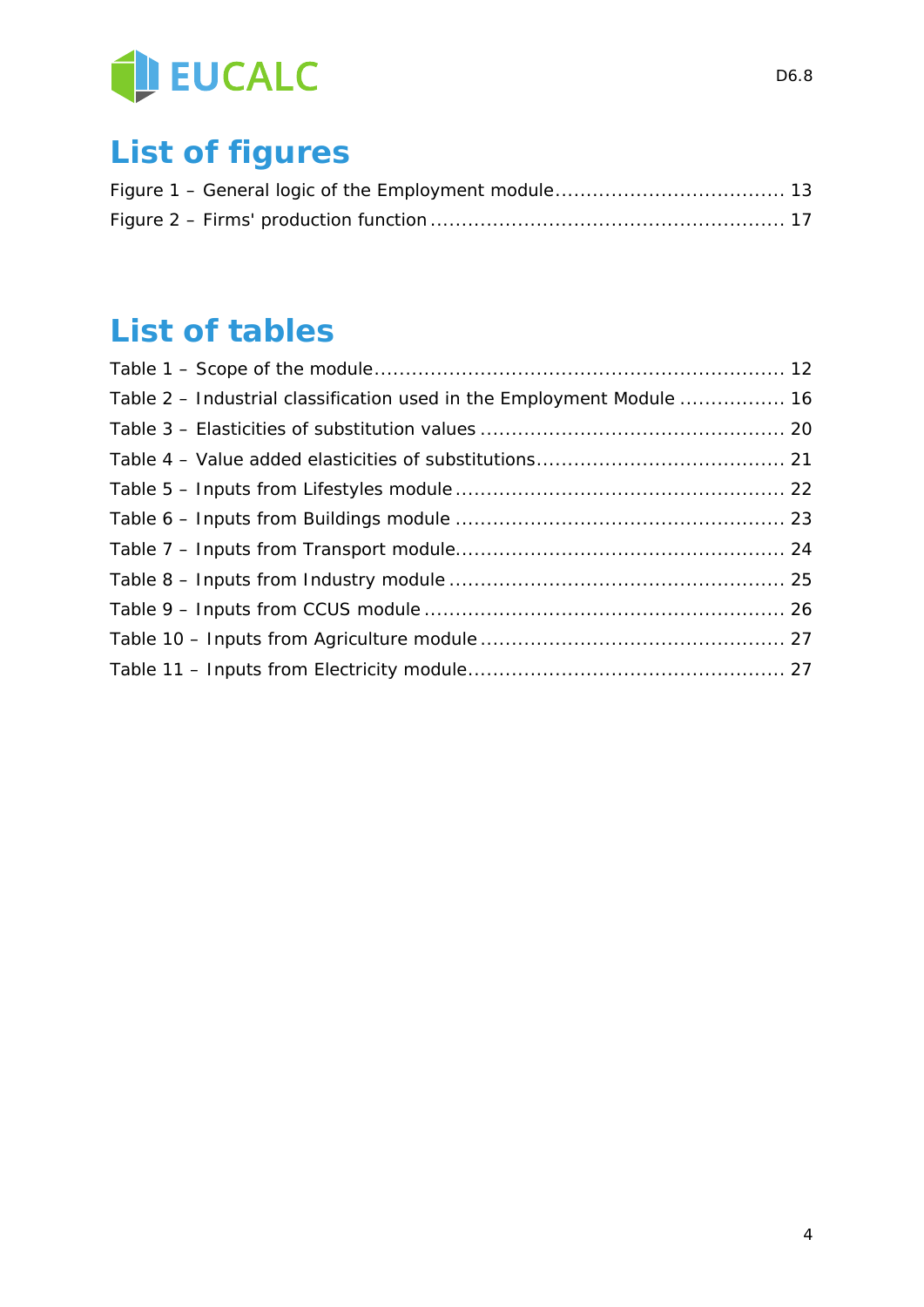# EUCALC

# **List of abbreviations**

| <b>BAU</b>    | <b>Business As Usual</b>                           |
|---------------|----------------------------------------------------|
| <b>CAPEX</b>  | Capital Expenditure                                |
| <b>CCUS</b>   | Carbon Capture Use and Storage                     |
| <b>CES</b>    | <b>Constant Elasticity of Substitution</b>         |
| <b>CGE</b>    | Computable General Equilibrium                     |
| EU            | European Union                                     |
| <b>EU28</b>   | European Union 28 countries                        |
| <b>EUCalc</b> | European Calculator                                |
| <b>FTE</b>    | <b>Full Time Equivalent</b>                        |
| <b>GDP</b>    | <b>Gross Domestic Product</b>                      |
| <b>GHG</b>    | Greenhouse gas                                     |
| <b>GTAP</b>   | Global Trade Analysis Project                      |
| <b>ILO</b>    | International Labor Organization                   |
| IO            | Input-Output                                       |
| <b>ISCED</b>  | International standard classification of education |
| kcal          | kilocalories                                       |
| <b>LCOE</b>   | Levelized Cost of Electricity                      |
| LDV           | Light Duty Vehicles (cars)                         |
| <b>LFS</b>    | Labour Force Survey                                |
| <b>MEUR</b>   | <b>Million Euros</b>                               |
| <b>OPEX</b>   | Operative Expenditure                              |
| pkm           | person-kilometre                                   |
| <b>ROW</b>    | Rest Of the World                                  |
| t             | ton                                                |
| tkm           | ton-kilometre                                      |
| <b>TPE</b>    | <b>Transition Pathway Explorer</b>                 |
| TWh           | Terawatt hour                                      |
| <b>WP</b>     | <b>Working Package</b>                             |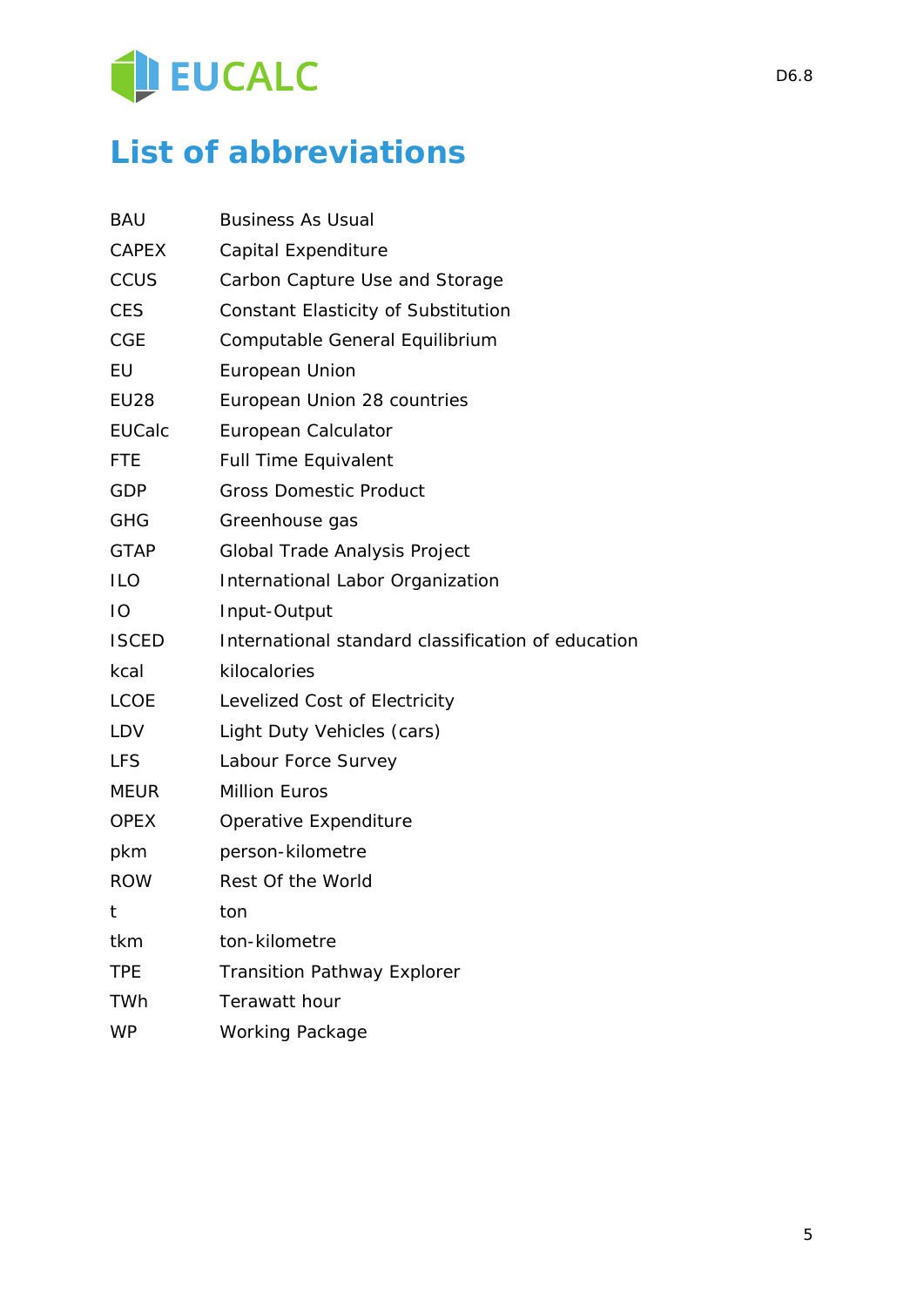# EUCALC

# **List of symbols**

| С               | Total households' consumption                                       |
|-----------------|---------------------------------------------------------------------|
| $C_i$           | Households' consumption of good j                                   |
| $DX_i$          | Domestic production of good j                                       |
| $EX_i$          | Export of good j                                                    |
| G               | Total government spending                                           |
| <i>INV</i>      | Total private investment                                            |
| $INV_i$         | Investment in sector j                                              |
| $IX_i$          | Import of good j                                                    |
| $K_i$           | Capital demand in sector j                                          |
| l               | Households' leisure                                                 |
| L               | Total labour supply (by households)                                 |
| Ĩ               | Households' time-endowment                                          |
| LS              | Total labour supply of skilled workers                              |
| $LS_i$          | Skilled labour demand in sector j                                   |
| $LSK_i$         | Aggregate of capital and skilled labour in sector j                 |
| LU              | Total labour supply of unskilled workers                            |
| $LU_j$          | Unskilled labour demand in sector j                                 |
| $p_j$           | Price of good j                                                     |
| $r_K$           | Cost of capital                                                     |
| U               | Representative household utility                                    |
| VA <sub>j</sub> | Value added in sector j                                             |
| $W_{LS/LU}$     | Wage of skilled/unskilled workers                                   |
| $X_i$           | Supply of good j                                                    |
| $X_{ij}$        | Intermediate demand of good <i>i</i> in sector <i>j</i>             |
| $\alpha_{S}$    | Share of skilled workers in the active population                   |
| $\sigma_{(.)}$  | Elasticity of substitution                                          |
| $\theta_{ij}$   | Input share of good (or production factor) <i>i</i> to produce good |
| $\theta_c$      | Relative share of consumption with respect to leisure               |
| τ               | Total government revenue                                            |
|                 |                                                                     |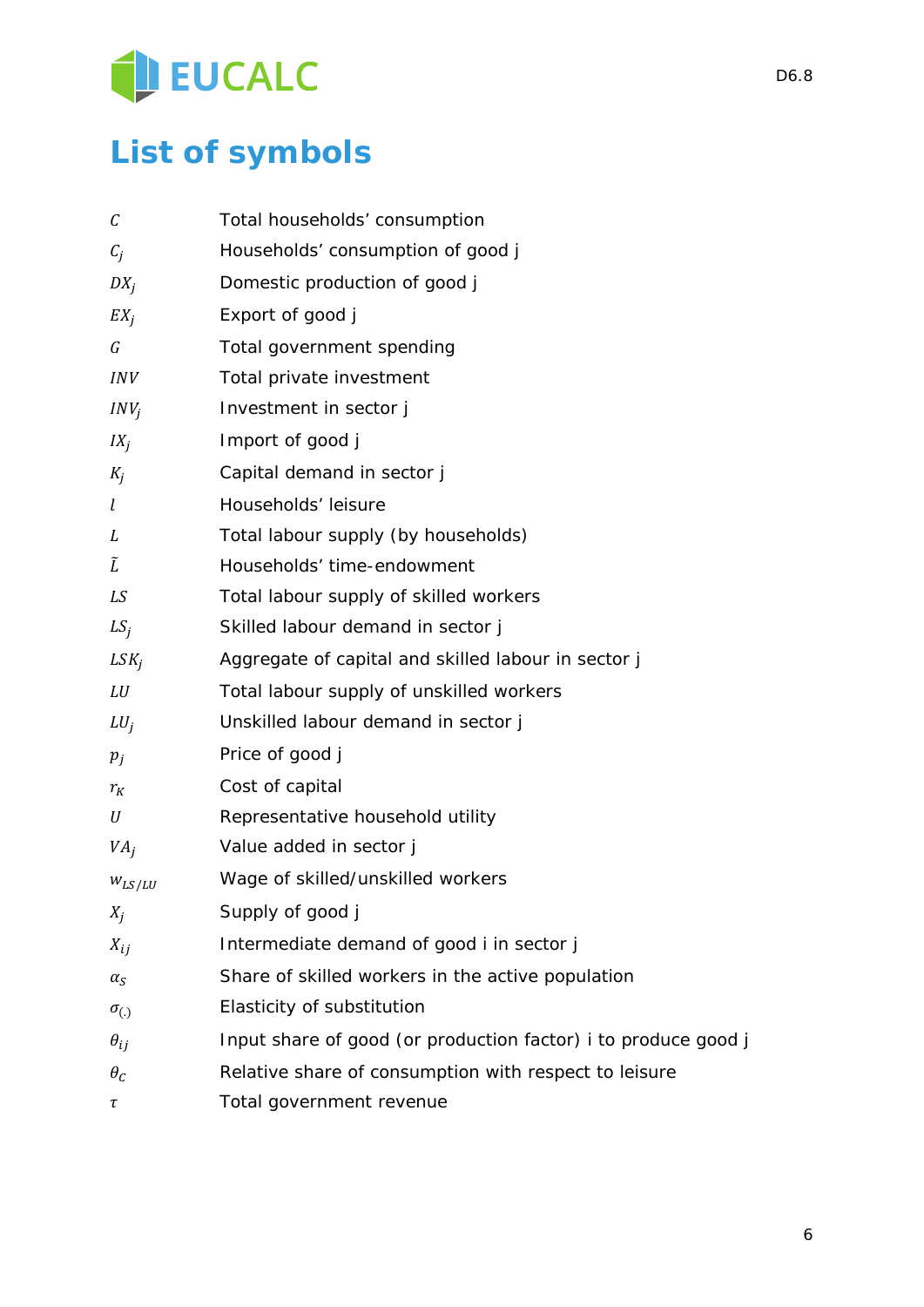

# **Glossary**

| <b>Baseline</b>                                | Reference scenario used in a CGE analysis                                                                                            |  |  |  |  |
|------------------------------------------------|--------------------------------------------------------------------------------------------------------------------------------------|--|--|--|--|
| <b>Computable General</b><br>Equilibrium (CGE) | Non-linear model<br>representing<br>the<br>behaviour<br>Οf<br>households, firms, government markets and prices at<br>the equilibrium |  |  |  |  |
| Demand (factor)                                | Function linking the quantity of a factor that firms need<br>with its price                                                          |  |  |  |  |
| Demand (goods)                                 | Function linking the quantity of a good that households<br>are willing to purchase with its price                                    |  |  |  |  |
| <b>Elasticity of</b><br>substitution           | Ratio of two inputs of a production (or utility) function<br>with respect to the ratio of their marginal products (or<br>utilities)  |  |  |  |  |
| <b>Factor of production</b>                    | Resource needed by firms to produce a good. It generally<br>includes Labour, Capital, Land                                           |  |  |  |  |
| <b>Final demand</b>                            | household consumption, investment<br>Sum<br>of<br>and<br>government spending (+ export – import)                                     |  |  |  |  |
| <b>Gross Domestic</b><br>Product (GDP)         | Measure of the production/income/expenditure of a<br>country                                                                         |  |  |  |  |
| Input-Output (IO)<br>method                    | Linear model linking the sectoral output to the sectoral<br>final demand thanks to the matrix of technical coefficient               |  |  |  |  |
| <b>Market clearing</b>                         | Supply equals demand                                                                                                                 |  |  |  |  |
| <b>Production function</b>                     | Function linking the inputs needed by a firm to the<br>quantity of output it produces                                                |  |  |  |  |
| Supply (factor)                                | Function linking the quantity of a factor supplied by<br>households with its price                                                   |  |  |  |  |
| Supply (goods)                                 | Function linking the quantity produced by firms with the<br>prices of a good                                                         |  |  |  |  |
| <b>Technical coefficient</b>                   | In an IO framework, coefficient linking the quantity<br>needed of an input to produce one unit of output.                            |  |  |  |  |
| <b>Trade Balance</b>                           | Export minus Import (expressed in quantity and/or value<br>terms)                                                                    |  |  |  |  |
| <b>Utility function</b>                        | Function representing the preferences of individuals,<br>mapping for instance the allocation between different<br>goods and leisure  |  |  |  |  |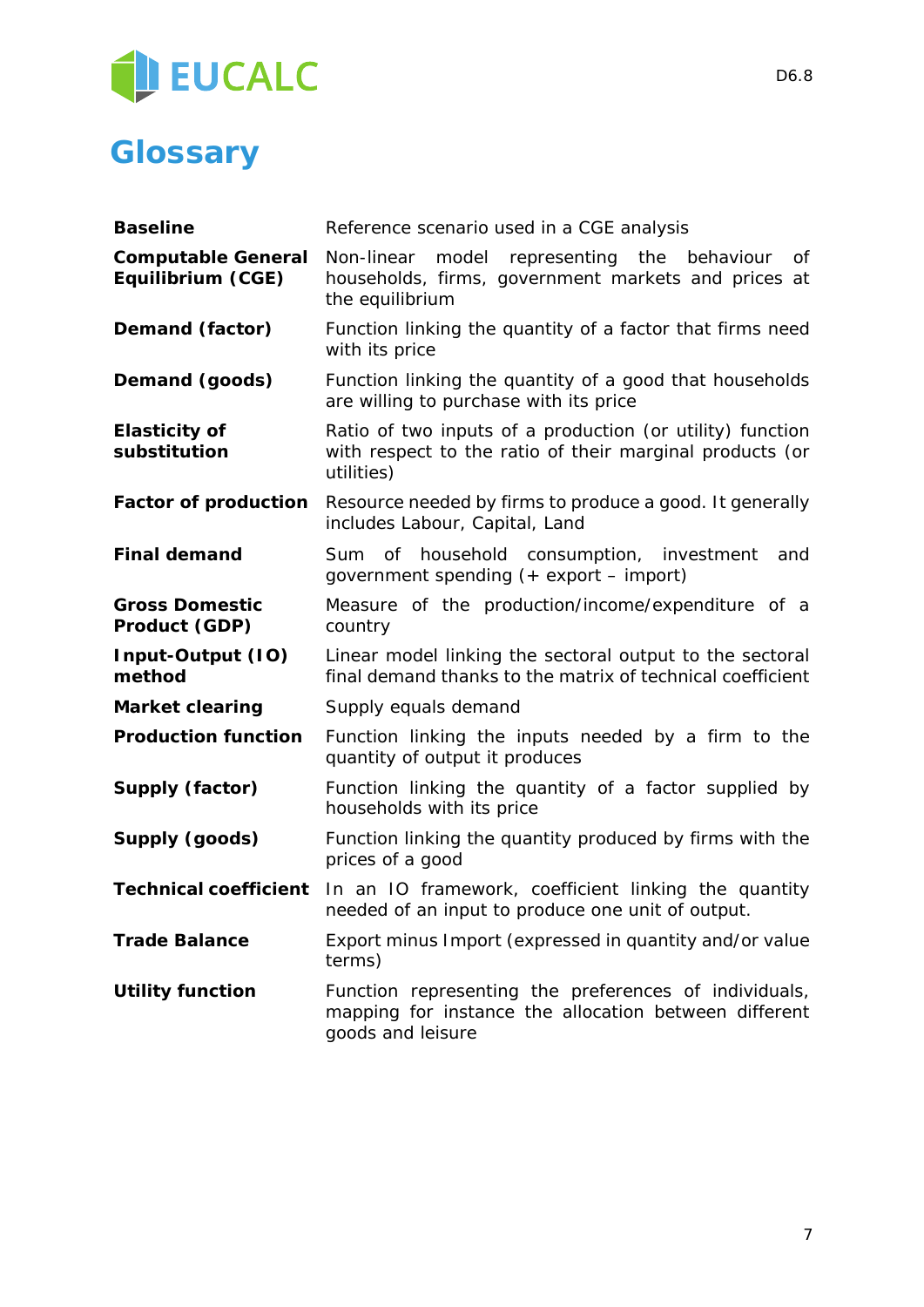

# **1 Executive Summary**

This deliverable describes the Employment module of the EUCalc project. More precisely, the scope of the module, the questions addressed, the calculation logic and the interactions with the other modules are detailed.

The Employment module assesses the employment impacts for each users' decarbonisation pathway. The scope and questions addressed by the module were defined during the WP6 stakeholder workshop.

The Employment module receives inputs from the sectoral modules (e.g. Lifestyle, Building, Transport, Industry, Agriculture, Electricity Supply) to derive in real-time the employment impacts per economic sector and per educational attainment of workers. Comprehensive interactions between the Employment module and the sectoral modules are achieved thanks to a detailed industrial classification, which enables a close interface with the sectoral modules.

Finally, a macroeconomic model was specifically designed for the Employment module. Relying on some simple assumptions, it allows for fast computation time while reconciling engineering-based calculators with macroeconomic theory.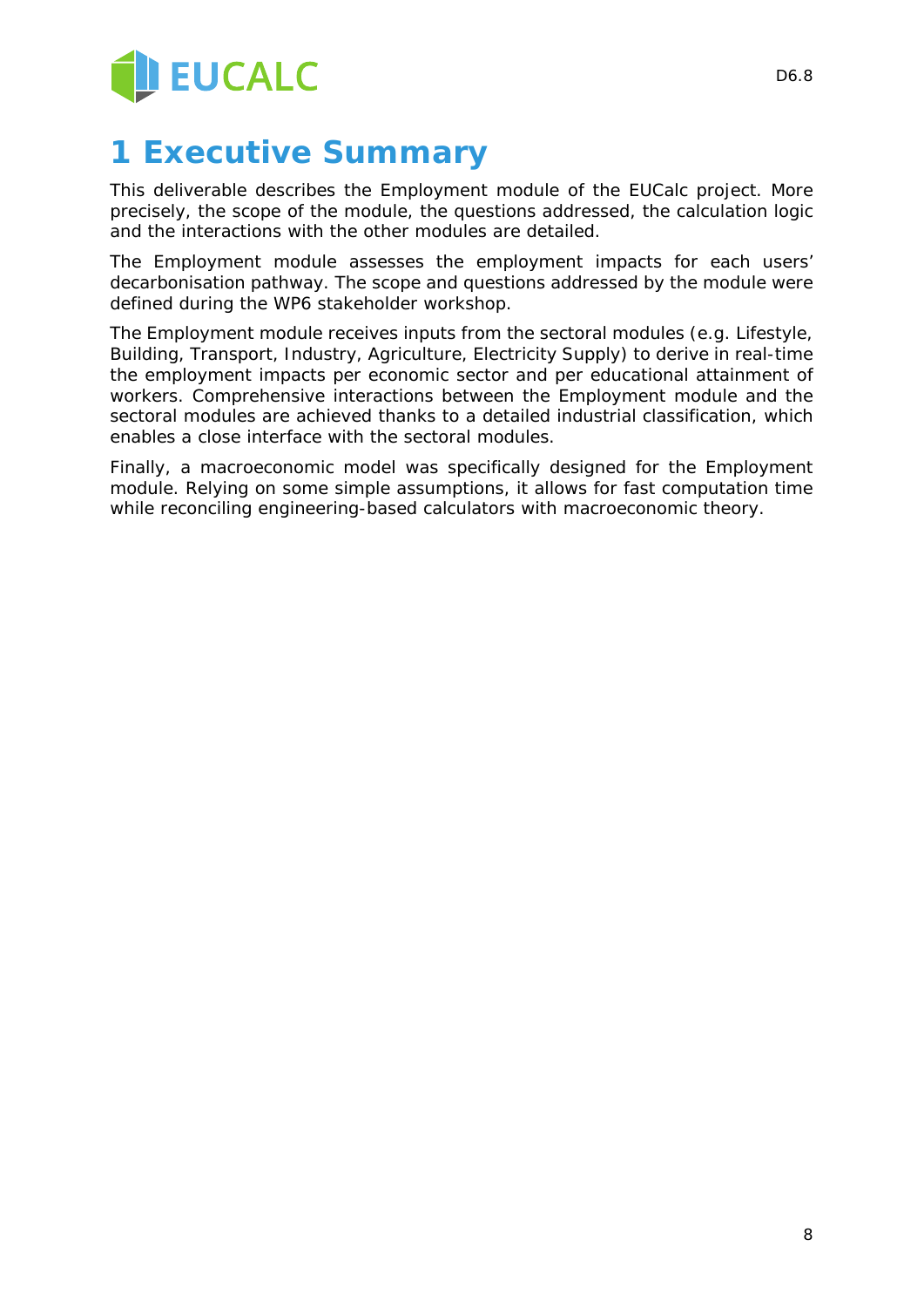# **2 Introduction: challenges to model employment impacts in EUCalc**

The European Calculator (EUCalc) model enables end users to visualize online the environmental and socio-economic impacts of decarbonisation pathways in the European Union countries (EU28) and in Switzerland. The calculator adopts a modular approach. The objective of this report is to present the Employment module, and in particular the scope of the module, the questions it addressed, and the economic rationale behind the module.

The Employment module aims at analysing the impacts on employment of various decarbonisation pathways. Using inputs from the sectoral modules (e.g. Lifestyle, Building, Transport, Industry, Agriculture, Electricity Supply), it provides information on the employment impacts per economic sector and per educational attainment of workers. These outputs are visible in "real time" (i.e. in a few seconds) in the online users' interface, called the Transition Pathways Explorer (TPE).

In the literature, there exists two main approaches to assess the general equilibrium impacts of environmental and energy policies on employment: Input-Output (IO) analysis and Computable General Equilibrium (CGE) model.<sup>[1](#page-8-0)</sup> However, each approach has some characteristics that prevent their use for the Employment module:

- The IO analysis is a linear model. It does not account for price and substitutions effects, while resources and income constraints are overlooked. Hence, the IO method is better suited for small deviations in the economy than for large economic transition that could happen in EUCalc scenarios.
- A CGE model is a non-linear model representing the behaviours of economic agents such as firms, households, government and the relations between them. However, due to its complexity, a CGE model is computationally timeexpensive. Thus, these models could not provide results in a few seconds as expected in the TPE for user friendliness. Moreover, the CGE top-down approach is not as detailed as the bottom-up approach of the calculator, so that some sectoral information could be lost. Finally, the behaviours of economic agents in a CGE depend on prices and income constraints while in EUCalc some pathways rely largely on lifestyles changes (where individuals do not only consider prices). Hence, the two approaches are difficult to reconcile.

In Deliverable 6.1 (Thurm et al., 2018), a preliminary methodology was suggested to implement employment impacts in the calculator. The method relied on a combination of IO analysis complemented by CGE runs. In particular, the idea was to use the CGE model GEMINI-E3 to simulate a reference scenario, allowing to compute reference IO tables for all countries until 2050. These IO tables were then modified using inputs from the sectoral modules to reproduce the users' scenarios, as in an IO analysis framework. This approach thus suffers from the same limitations than an IO analysis.

<span id="page-8-0"></span><sup>-</sup> $1$  See Berck and Hoffmann (2002) for a review and discussion of the existing methods to assess the impacts of environmental and natural resource policy on employment. See Perrier and Quirion (2018) for a comparison of the job channel creation in IO analysis and CGE model.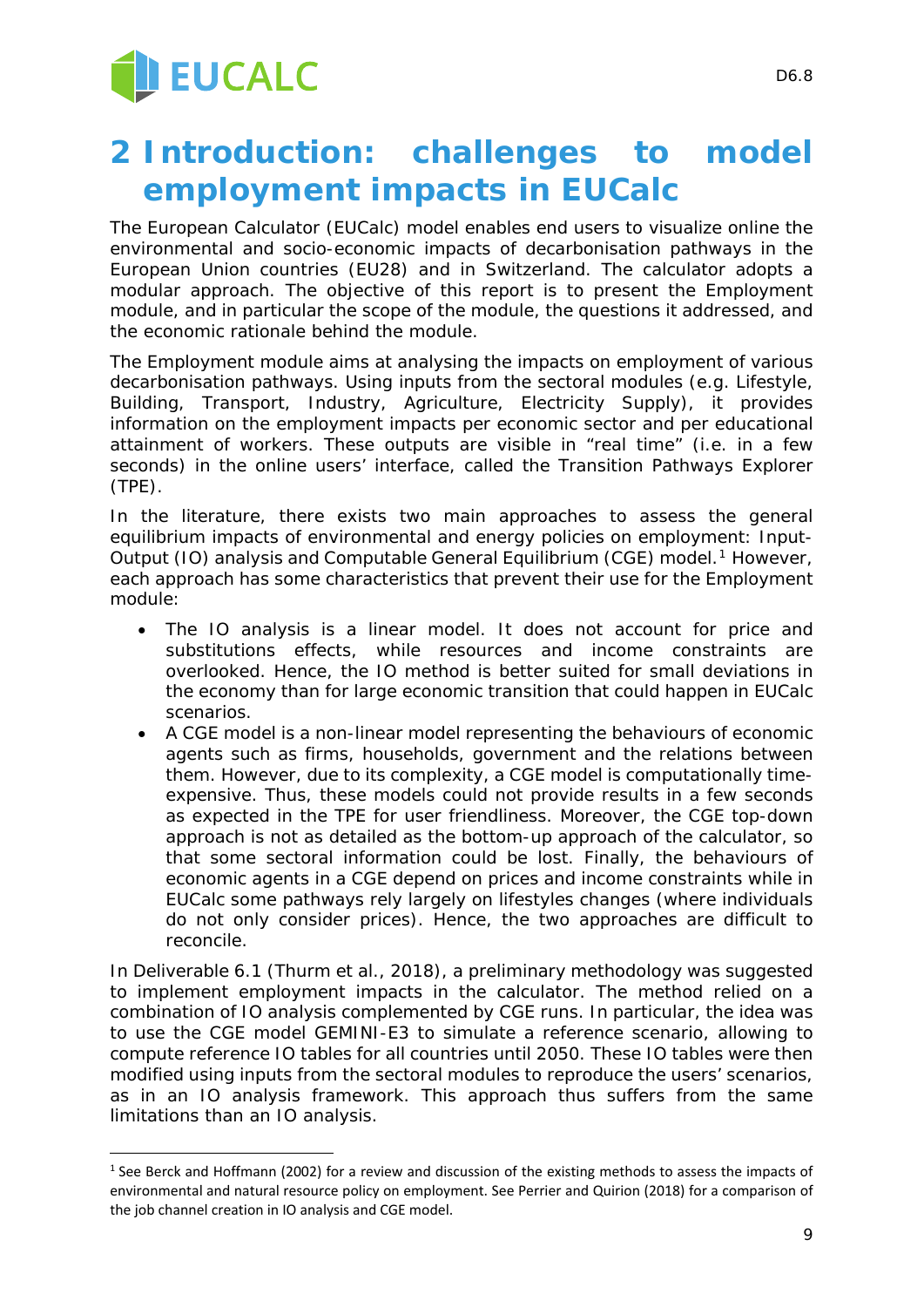

Consequently, a refined approach was developed, also taking advantage of feedback obtained from experts during the stakeholders' workshops and the call for evidence. While the first step of the method is unchanged (i.e. GEMINI-E3 is used to simulate a reference scenario and compute reference IO tables), a new macroeconomic model was designed, specifically for the Employment module, to replace the IO analysis. This deliverable presents this model and the updates with respect to the preliminary approach defined in Deliverable 6.1.

The rest of the document is organized as follows. The questions addressed by the module are presented in Section 3. In Section 4, we describe the calculation logic, i.e. the scope of the module, the interactions between the Employment module and the rest of the calculator, the assumptions behind the economic model and the methods used to compute employment indicators. In Section 5, we conclude by pointing out potential future improvement.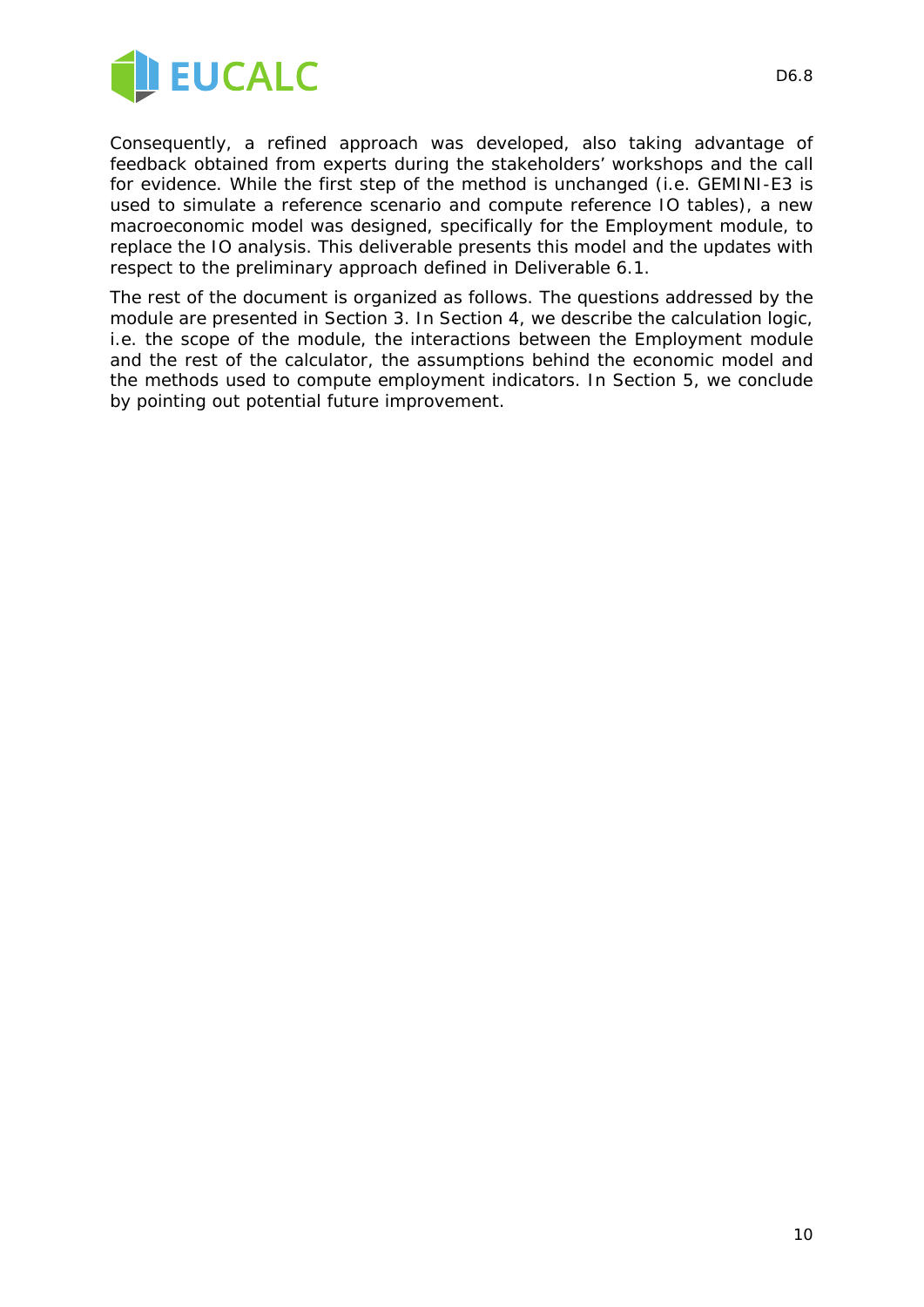

# **3 Questions addressed by the module**

The questions addressed by the module were determined during the WP6 stakeholder workshop on socio-economic impacts held in Delft on December 1<sup>st</sup>, 2017. In this workshop, the invited experts highlighted the importance to implement employment indicators in the Transition Pathway Explorer.<sup>[2](#page-10-0)</sup> They suggested to display the impacts on total employment, but also on employment per economic sector to provide information on the possible disruptions drivers of policies.

Furthermore, the experts strongly recommended to distinguish the employment impacts based on the educational level of workers. Indeed, people will not be affected in the same way by decarbonisation pathways depending on their skills since some industries have a higher demand in skilled than in unskilled labour. Displaying the employment impacts per skill level enables policy makers to better understand which population groups are more vulnerable to a low-carbon transition. Similarly, the model also computes the wages evolution, depending on the workers' skills.

Other potential indicators such as the gender composition, the unemployment rate by gender, the gender pay gap or the unemployment trap were found less relevant by experts. Indicators about unemployment have a negative connotation, and the module should thus prioritize employment indicators. Employment by gender is linked to numerous causes including skills/education levels, and family and child care policies. Hence, delineating employment per gender would be difficult to tackle in the module. One possibility would be to assume that labour differentiation per gender per sector stays the same, or evolve following historical trends, but these assumptions could lead to misleading results. Delineating the wage levels by gender was suggested as an option to cover the issue of gender pay gap, but this would require assumptions on the evolution of economic, institutional and –to a certain extent- discriminatory causes affecting the pay gap.

The number of green jobs was another indicator considered problematic by experts. First, there is not a unified definition of green jobs, and therefore it is challenging to classify a job as green. The definitions proposed by the International Labor Organization (ILO) and the United Nations Environment Program are the most used ones. ILO defines green jobs as "jobs that contribute to preserve or restore the environment, be they in traditional sectors such as manufacturing and construction, or in new, emerging green sectors such as renewable energy and energy efficiency". On the other hand, green jobs sometimes refer only to jobs in environmentally-friendly sectors. Consequently, this creates difficulties in comparing the methods and results of different studies. Experts also noted that the issue of green jobs is more linked to innovation than employment, and that green jobs per se tell very little in relation to skilling and training required or the quality of jobs created.

Additional points raised by participants included the issue of permanent and temporary jobs. Nonetheless, the average working hour was not considered a priority indicator to assess employment impacts, since the average working hour is more related to employment condition and less to low-carbon transition.

-

<span id="page-10-0"></span><sup>&</sup>lt;sup>2</sup> A detailed report of the workshop results is available in Deliverable 6.3 (Pashaei Kamali et al. 2018).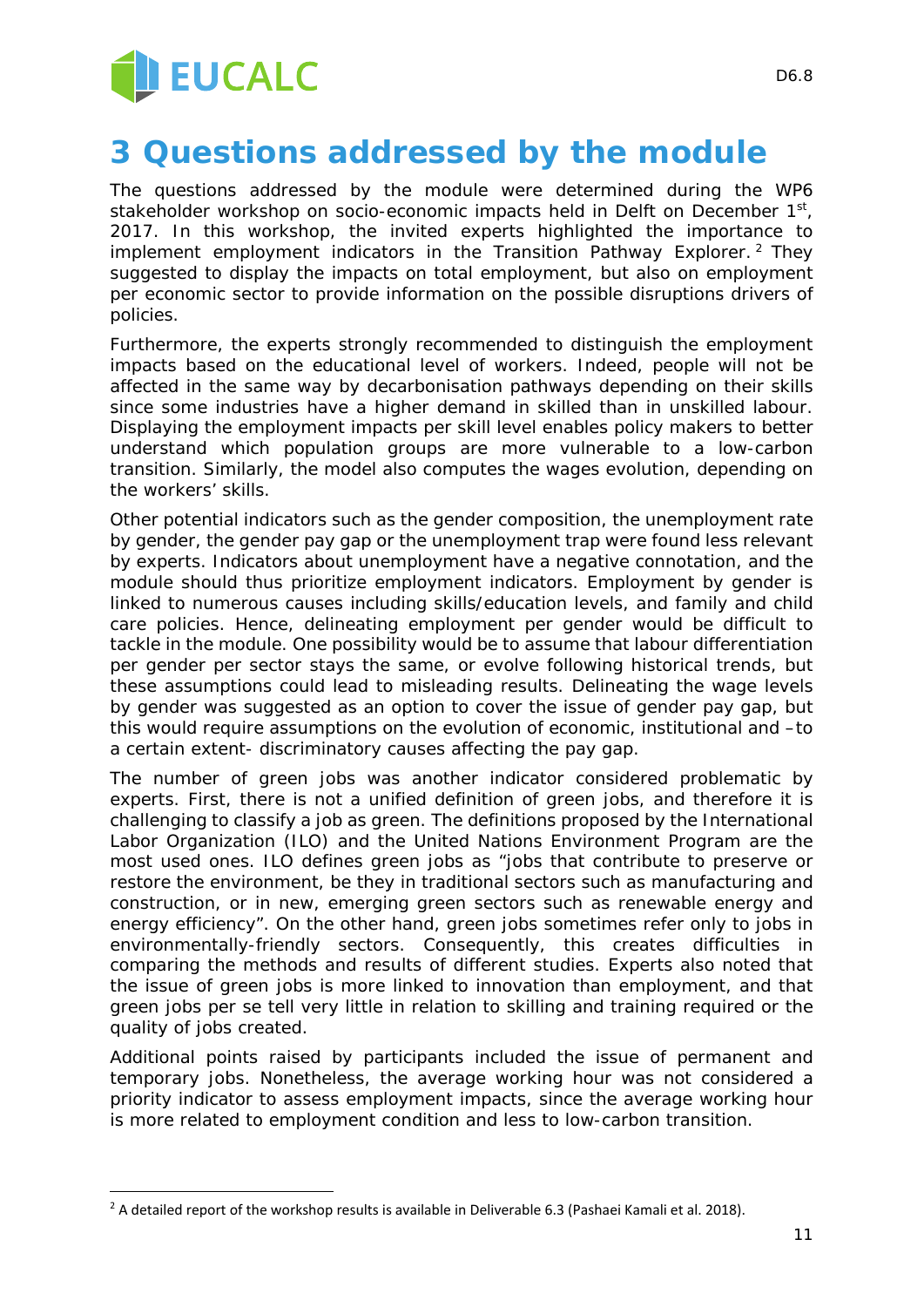

Finally, the question of labour mobility between countries is not tackled by the module. Indeed, in the calculator, the population is controlled with a lever. Hence, the population is an exogenous input of the Employment module, and incorporating labour mobility would create consistency issues.

The following table recaps the questions addressed or not by the module.

| Theme                                                                                                            | <b>Questions</b>                                                                                            | Ambition <sup>3</sup> | Rationale                                                                                                                                                                                                                                           |  |
|------------------------------------------------------------------------------------------------------------------|-------------------------------------------------------------------------------------------------------------|-----------------------|-----------------------------------------------------------------------------------------------------------------------------------------------------------------------------------------------------------------------------------------------------|--|
| What are the types<br>of impacts we want                                                                         | What are the impacts of decarbonisation<br>pathways on total employment?                                    | Yes                   |                                                                                                                                                                                                                                                     |  |
| to take into account<br>in the model?                                                                            | What are the impacts on employment<br>for each economic sector?                                             | Yes                   | Decarbonisation pathways<br>$\bullet$<br>reproduced thanks to interaction<br>with sectoral modules                                                                                                                                                  |  |
|                                                                                                                  | What are the impacts on employment<br>Yes<br>$\bullet$<br>depending on the educational level of<br>workers? |                       | Macroeconomic model with a<br>detailed sectoral representation<br>and two skill levels of workers                                                                                                                                                   |  |
|                                                                                                                  | What are the impacts on wages<br>depending on skill levels?                                                 | Yes                   |                                                                                                                                                                                                                                                     |  |
|                                                                                                                  | How education and training could<br>change the impacts on employment?                                       | Potentially           | A "training and education" lever is<br>considered but not yet implemented                                                                                                                                                                           |  |
| Can we identify<br>some potential<br>breakthrough<br>(technologies or<br>societal) that could<br>have an impact? | Impact of automation?                                                                                       | Partially             | Through links with other modules but:<br>Difficult to model the impacts of<br>$\bullet$<br>"breakthrough technologies" due to<br>a lack of data on their labour needs<br>A "automation" lever is considered<br>$\bullet$<br>but not yet implemented |  |
|                                                                                                                  | Impact of new regulation?                                                                                   | Partially             | Trough links with sectoral modules<br>$\bullet$<br>A "regulation" lever is considered<br>$\bullet$<br>but not yet implemented                                                                                                                       |  |
|                                                                                                                  | Impact of outsourcing?                                                                                      | Yes                   | Trade levers (in Agriculture and Industry)<br>allow the users to define the share of<br>domestic production                                                                                                                                         |  |
|                                                                                                                  | Impact of circular economy?                                                                                 | Partially             | Through links with other modules                                                                                                                                                                                                                    |  |
|                                                                                                                  | Impacts of change in ecosystems on<br>employment (jobs related to biodiversity<br>water pollution, etc.)?   | Partially             | Through links with other modules                                                                                                                                                                                                                    |  |
| What are the impacts<br>of other sectors?                                                                        | The Employment module uses inputs from all the<br>sectoral modules to reproduce the users' scenario.        |                       | $\bullet$<br>Main inputs implemented<br>Interface still evolving to include<br>$\bullet$<br>more inputs                                                                                                                                             |  |
| What are the impacts<br>of Employment on<br>the other sectors?                                                   | The Employment module is an output of the calculator and does not provide feedbacks to sectoral<br>modules  |                       |                                                                                                                                                                                                                                                     |  |
| Others output:                                                                                                   | Input-Output tables for each users'<br>scenarios                                                            | Yes                   |                                                                                                                                                                                                                                                     |  |
|                                                                                                                  | Value Added                                                                                                 | Yes                   |                                                                                                                                                                                                                                                     |  |
| Questions not<br>addressed by the<br>model                                                                       | Impact on Job Quality (temporary vs<br>permanent)?                                                          | No                    | Linked to regulation and not to<br>$\bullet$<br>decarbonisation pathways.<br>Not prioritized by stakeholders.<br>$\bullet$                                                                                                                          |  |
|                                                                                                                  | Impacts on employment by gender?                                                                            | No                    | Doable but the results would lack<br>$\bullet$<br>reliability.<br>Not prioritized by stakeholders.<br>$\bullet$                                                                                                                                     |  |
|                                                                                                                  | Impacts on labour mobility between<br>countries?                                                            | No                    | Population is a Lifestyles lever<br>$\bullet$                                                                                                                                                                                                       |  |

|  | Table 1 - Scope of the module |
|--|-------------------------------|
|--|-------------------------------|

-

<span id="page-11-0"></span><sup>&</sup>lt;sup>3</sup> Does this module ambition to answer that question?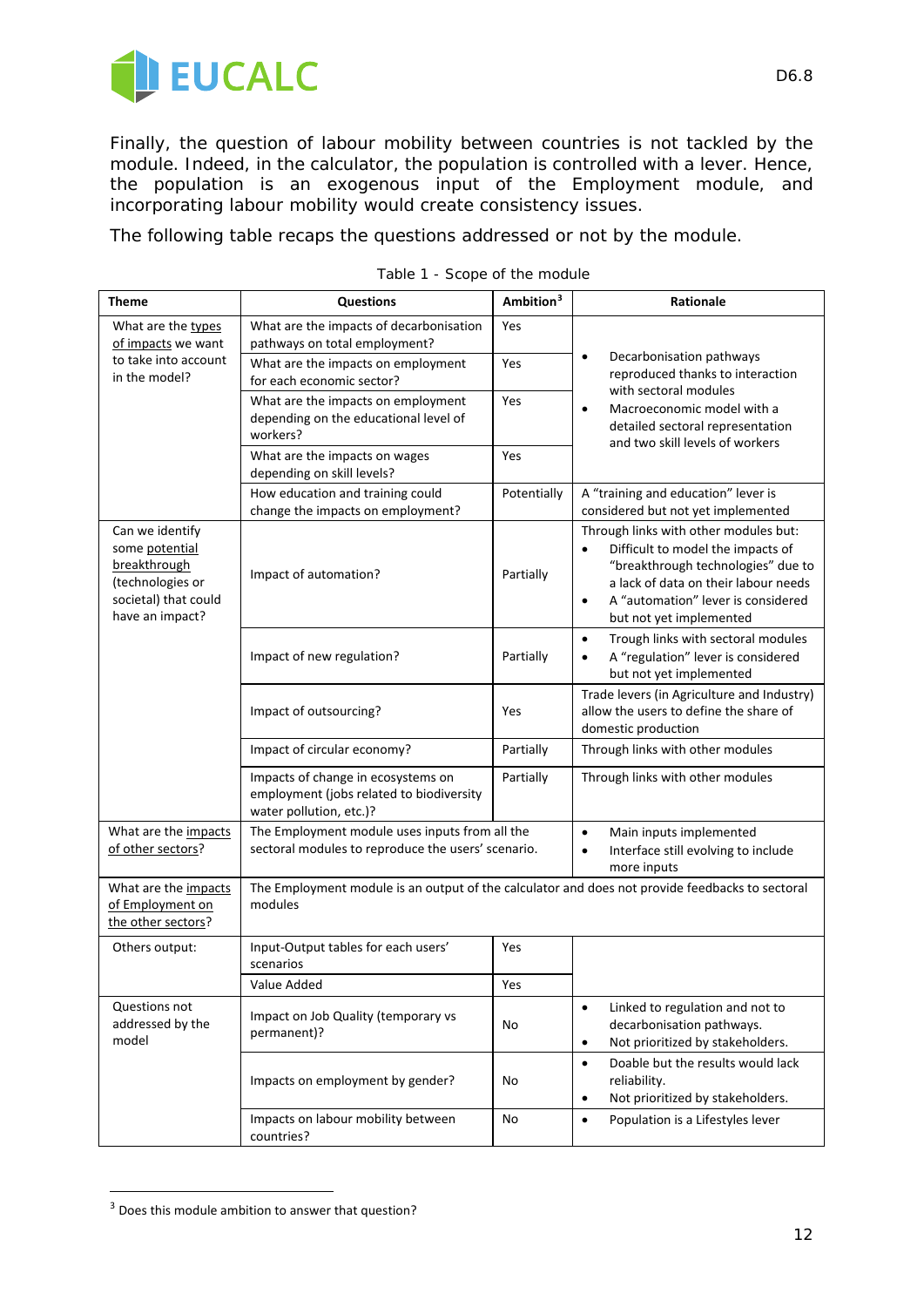# **4 Calculation logic and scope of the module**

# **4.1 Overall logic**

The employment module uses inputs from the sectoral modules (e.g. Lifestyles, Buildings, Transport, Industry, Agriculture, Electricity) to reproduce the scenario defined by the user in a macroeconomic model, which allows to compute the employment impacts of this scenario. The calculation logic (see Figure 1) follows several steps:

- A reference scenario is simulated using the Computable General Equilibrium model GEMINI-E3. The state of the economy in each country and for each year of interest is represented in reference Input-Output tables. The construction of the reference scenario and the associated reference Input-Output tables and input data are explained in Deliverable 6.6. The demographic and economic assumptions behind this reference scenario are detailed in Deliverable 7.1 (Yu and Clora, 2018). These assumptions mainly build on the EU-Reference Scenario 2016 (European Commission, 2015; 2016);
- Using inputs from the sectoral modules, some "indicators of transition" are computed. The interactions with other modules are described in Section 4.4 while the indicators creation is explained is Section 4.5;
- The indicators of transition are used to modify the reference scenario and reproduce the scenario defined by the end user. The macroeconomic model is described in Sections 4.2 and 4.3, while the calculation flows are detailed in Section 4.5.

The employment module then sends outputs to the Transition Pathway Explorer (i.e. the online interface) to display the following employment indicators:

- Total employment change;
- Sectoral employment change;
- Employment and wages evolution for different educational attainment level.

These outputs are defined with respect to the reference scenario.



*Figure 1 - General logic of the Employment module*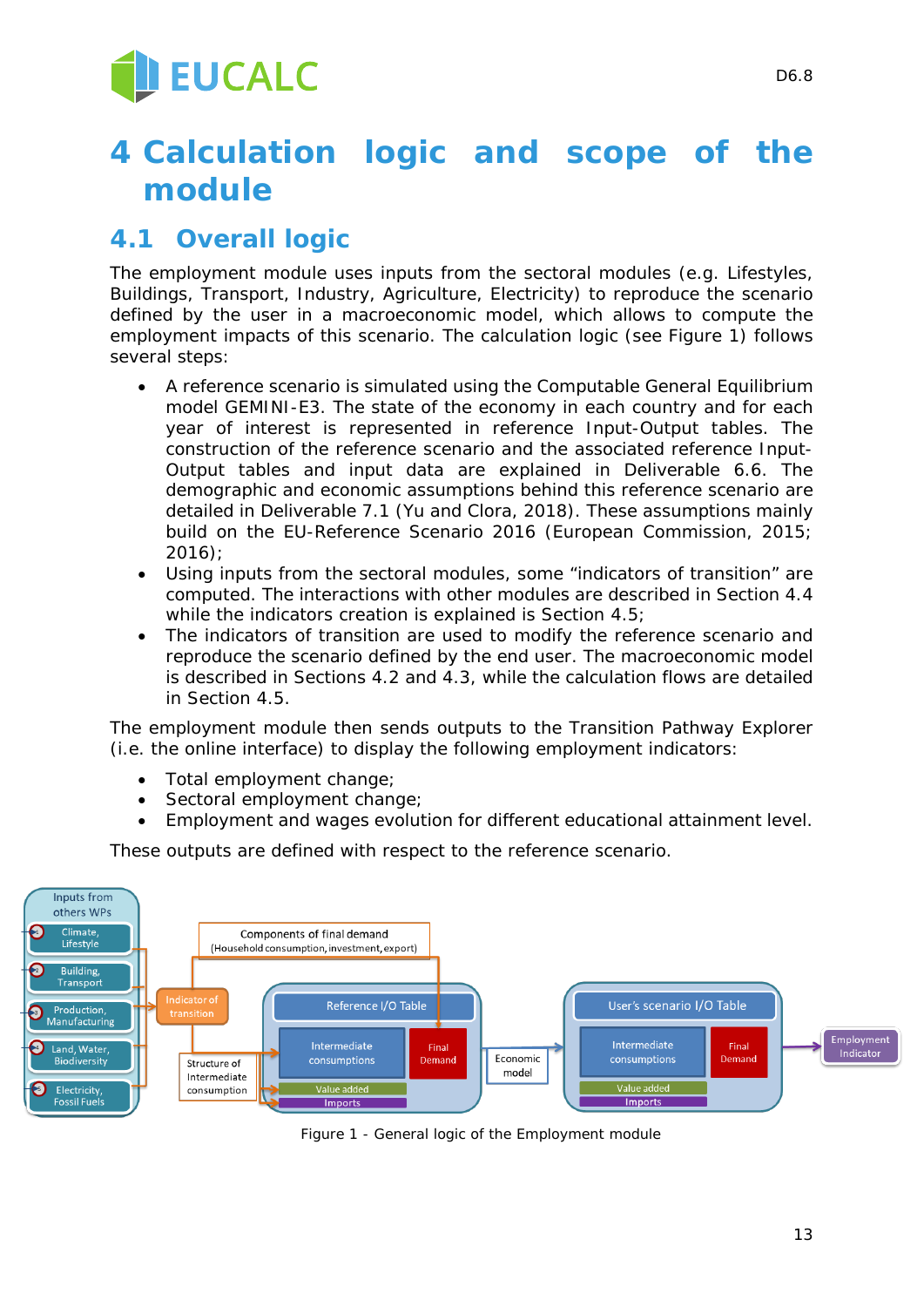

# **4.2 Scope definition**

In this section, we discuss the scope of the employment module, and in particular the spatial and time granularity, the industrial classification and the heterogeneity in workers' skills.

### **4.2.1 Spatial and time granularity**

The module computes the employment impact of decarbonisation in the EU28 countries and in Switzerland. Each country is treated independently: the trade flows are exogenous and derived using inputs from other modules.

The calculation runs from 2015 to 2050, with a time-step of 5 years. This allows to compute the temporal evolution while limiting the model computation time.

### **4.2.2 Industrial classification**

The industrial classification was designed with the objectives to respect a few constraints. First, data should be available for each EU28 countries and Switzerland. Second, the number of sectors should be kept low to ensure the tractability of the model. Last but not least, the classification should be consistent with the other modules. Thus, there is a trade-off between representing as best as possible the transition toward a more sustainable economy (i.e. more sectors) and designing a simple model (i.e. less sectors). In this spirit, the selected industrial classification includes 56 sectors (see Table 2) and is based on the EXIOBASE[4](#page-13-0) version 3 classification. This database provides data for all countries considered with a detailed industrial disaggregation (163 sectors).

The industrial sectors were chosen in coordination with the other modules. In particular:

- Agriculture is disaggregated between *Crops, Vegetables & Fruits* (#1), *Livestock* (#2) and *Fish* (#4), in accordance with the EUCalc Lifestyles and Agriculture modules. In the Lifestyles module, users can define, among others, the evolution of food consumption and diet composition of individuals. Then the Agriculture module studies the supply of agricultural products. Even though the list of agriculture products is more detailed in these sectoral modules (see Deliverable 1.3, Costa et al., 2018), this disaggregation allows to correctly represent a shift away from animal-base products, as allowed by the lifestyle lever on diets. Similarly, we include three processed food sectors: *Processed Crops & Vegetables* (#5), *Processed Animal* (#6) and *Beverage* (#7). In addition, the *Forestry* (#3) sector accounts for the use of wood, studied in the Land Use and Forestry module.
- Energy consumed is disaggregated between *Coal* (#8), *Crude Oil* (#9), *Petroleum products* (#10), *Gas* (#11), *Electricity distribution* (#12) and *Biogas* (#52). The consumption of each of these energy vectors per industrial sector is calculated in the EUCalc Buildings, Transport, Industry and Agriculture modules.
- Electricity supply is disaggregated between its transmission and distribution (#12) and 11 production sectors (#13 to 23). The EUCalc Electricity module studies the electricity supply, including the following sources: nuclear, coal,

-

<span id="page-13-0"></span><sup>4</sup> More information on Exiobase:<https://www.exiobase.eu/>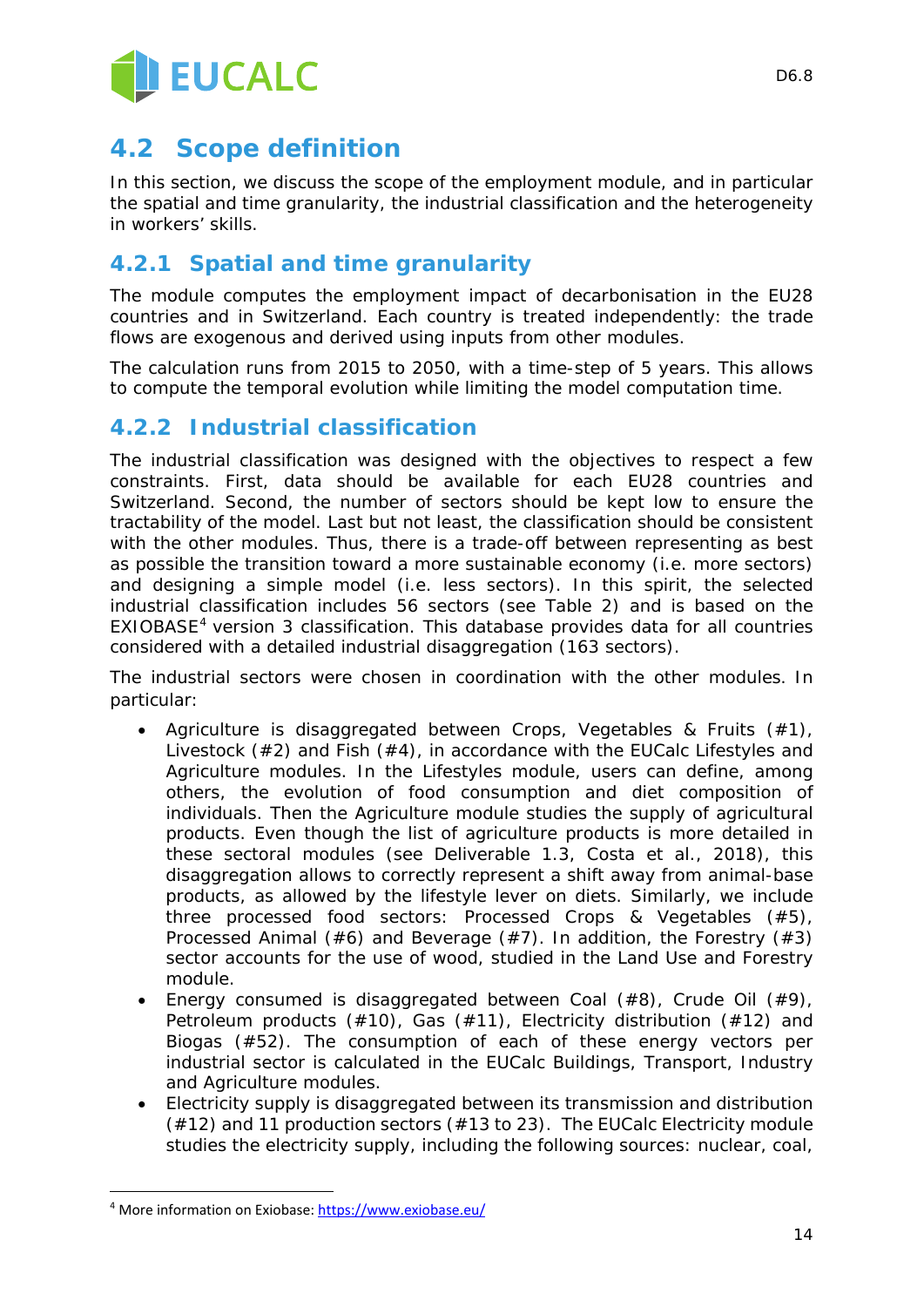

oil, gas, onshore and offshore wind, concentrated solar power, photovoltaics, hydroelectricity, marine power, biomass, and geothermal. Our representation is close, only aggregating onshore and offshore wind into one sector.

- The production and consumption of materials and mineral is tackled in the EUCalc Industry and Minerals module. We keep a representation close to theirs by including *Wood* (#24), *Pulp and paper* (#26), *Chemicals, plastic, rubber* (#27), *Fertilizer* (#28), *Glass* (#29), *Cement* (#30), *Other nonmetallic minerals* (#31), *Iron and Steel* (#32)*, Aluminium* (#33)*, Copper*  (#34), *Other metal* (#35)*, Minerals mining* (#36). In addition, the consumption of water is studied for each sector in the Water module. Hence, we include a *Water* (#25) sector.
- Since the EUCalc Buildings module looks at the construction and renovation of buildings, we include a sector *Construction* (#37).
- Transport is disaggregated between *Rail Transport* (#38), *Road Transport* (#39), *Water Transport* (#40) and *Air Transport* (#41) to be consistent with the Transport module which studies the evolution of passenger and freight transport by road, rail, sea and air. Moreover, the EUCalc Transport module also analyses the production of new vehicles and transport infrastructure. Thus we include a *Transport machinery* (#43) sector.
- The EUCalc Buildings module computes the household purchase of appliances (fridge, washing-machine, dishwasher, etc.), so that we include an *Appliances* (#44) sector.
- The EUCalc Buildings module analyses the energy consumption of nonresidential sectors such as *Trade* (#46), *Hotels and Restaurants* (#47), *Education* (#48) and *Health* (#49).

#### *Methodology update (with respect to Deliverable 6.1):*

*The industrial classification defined in Deliverable 6.1 was adjusted in two ways:*

- *1. The original plan was to use the GTAP 9 database. However, we decided to switch to Exiobase because this database is open-source, it provides historical data (from 1995 to 2011), and its classification is closer to the sectoral EUCalc modules, allowing for a closer interface (see Section 4.4).*
- *2. The number of sectors was increased (from 39 to 56) to better fit with the sectoral modules representation. In particular, the sectors Fish, Beverage, Fertilizer were added after discussions with the Agriculture module. The Services were disaggregated to include Trade, Hotels and restaurants, Education, Health since the Buildings module provides information on the energy consumption in these sectors. Similarly, the Appliances sector was created to account for the purchase of appliances computed in the Buildings module. Finally, Exiobase has a more detailed representation of waste management than GTAP, which allowed to include a Biogas sector.*

In the Transition Pathways Explorer, the sectoral results are aggregated in a smaller number of sectors for readability purposes. The representation used in the Pathways Explorer follow the sectoral modules, namely Agriculture, Transport, Industry, Services, and Electricity supply.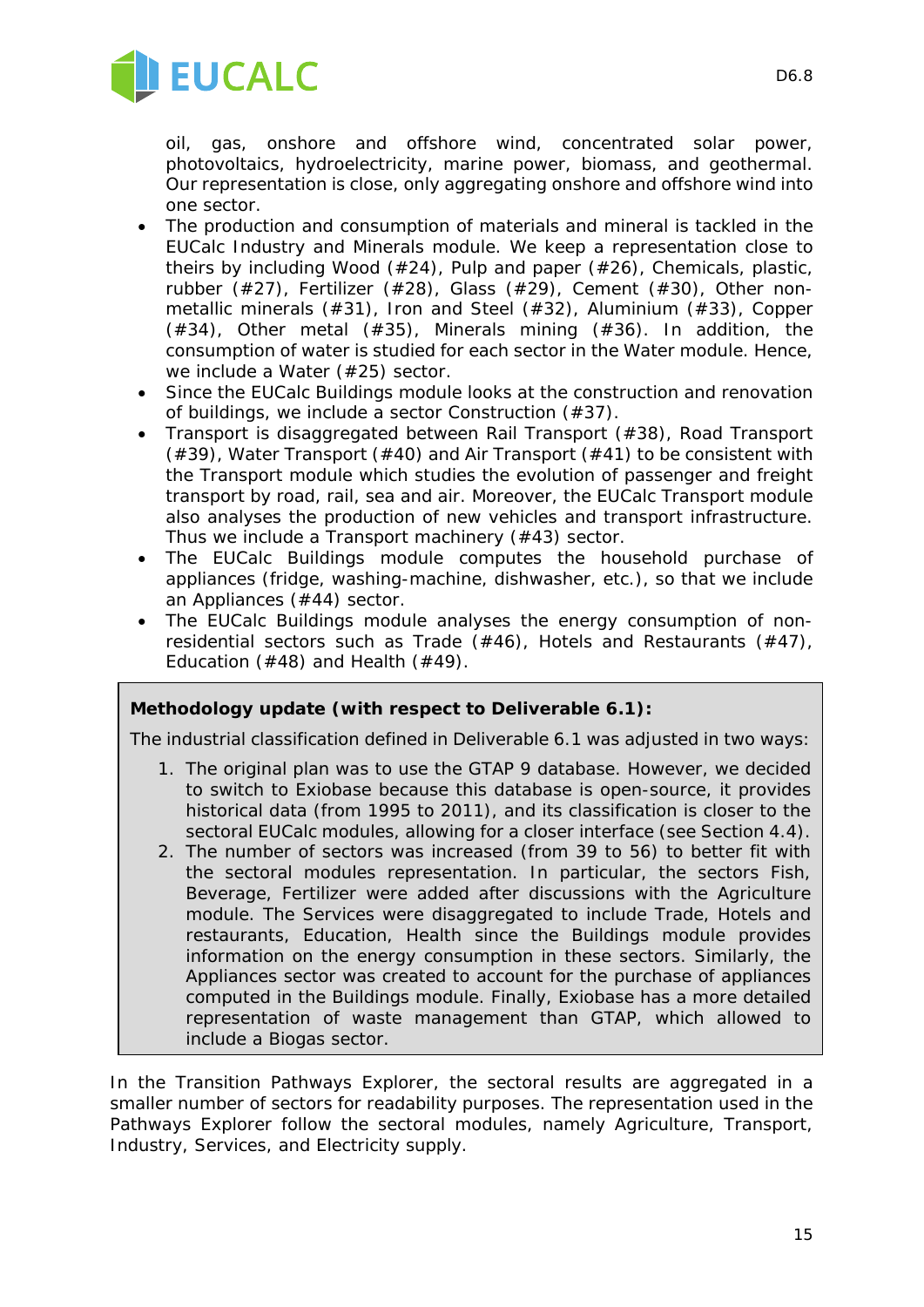

| <b>EUCalc WP6 Sectors</b> |                                | <b>Exiobase</b><br><b>Correspondence</b> | <b>EUCalc WP6 Sectors</b> |                            | <b>Exiobase</b><br><b>Correspondence</b> |
|---------------------------|--------------------------------|------------------------------------------|---------------------------|----------------------------|------------------------------------------|
| 01                        | Crops, Vegetables & Fruits     | $1 - 8$                                  | 29                        | Glass                      | 65, 66                                   |
| 02                        | Livestock                      | $9 - 17$                                 | 30                        | Cement                     | 69,70                                    |
| 03                        | Forestry                       | 18                                       | 31                        | Other non-metallic mineral | 67, 68, 71                               |
| 04                        | Fish                           | 19, 45                                   | 32                        | Iron and steel             | 25, 72, 73                               |
| 05                        | Processed crops and vegetables | 39, 41, 42, 43                           | 33                        | Aluminium                  | 28, 76, 77                               |
| 06                        | Processed animal products      | 35, 36, 37, 38, 40                       | 34                        | Copper                     | 26, 80, 81                               |
| 07                        | Beverage                       | 44                                       | 35                        | Other metal                | 29-31, 74-75, 78-79, 82-86               |
| 08                        | Coal                           | 20,56                                    | 36                        | Mineral mining             | 24, 32, 33, 34                           |
| 09                        | Crude oil                      | 21, 23                                   | 37                        | Construction               | 113, 114                                 |
| 10                        | Petroleum product              | 57, 58, 116                              | 38                        | Rail transport             | 120                                      |
| 11                        | Gas                            | 22, 110                                  | 39                        | Road transport             | 121                                      |
| 12                        | Electricity distribution       | 107, 108, 109                            | 40                        | Water transport            | 123, 124                                 |
| 13                        | Coal power                     | 96                                       | 41                        | Air transport              | 125                                      |
| 14                        | Gas power                      | 97                                       | 42                        | Transport nec              | 122, 126                                 |
| 15                        | Nuclear power                  | 98                                       | 43                        | Transport machinery        | 91, 92, 115                              |
| 16                        | Hydropower                     | 99                                       | 44                        | Appliances                 | 87, 88, 89, 90                           |
| 17                        | Wind power                     | 100                                      | 45                        | Other consumption good     | 46, 47, 48, 49, 93                       |
| 18                        | Oil power                      | 101                                      | 46                        | Trade                      | 117, 118                                 |
| 19                        | Biomass power                  | 102                                      | 47                        | Hotels and restaurants     | 119                                      |
| 20                        | Photovoltaics                  | 103                                      | 48                        | Education                  | 137                                      |
| 21                        | Solar thermal power            | 104                                      | 49                        | Health                     | 138                                      |
| 22                        | Marine power                   | 105                                      | 50                        | Recycling                  | 94, 95                                   |
| 23                        | Geothermal power               | 106                                      | 51                        | Waste incineration         | 139-145                                  |
| 24                        | Wood manufacture               | 50, 51                                   | 52                        | <b>Biogas</b>              | 146, 147, 148                            |
| 25                        | Water                          | 111, 112                                 | 53                        | Composting                 | 149, 150                                 |
| 26                        | Pulp and paper                 | 52, 53, 54, 55                           | 54                        | Wastewater                 | 151, 152                                 |
| 27                        | Chemicals, plastic, rubber     | 59, 60, 63, 64                           | 55                        | Landfill                   | 153-158                                  |
| 28                        | Fertilizer                     | 61, 62                                   | 56                        | Other services             | 127-136, 159-163                         |

### **4.2.3 Skills heterogeneity**

-

During the WP6 stakeholder workshop held in Delft on December 1<sup>st</sup>, 2017, the invited experts highlighted the importance to distinguish the employment impacts based on the educational level of workers, i.e. their skills (see Deliverable 6.3, Pashaei Kamali et al. 2018). Consequently, two types of workers have been included in the model, namely the skilled and unskilled workers, defined following the International standard classification of education (ISCED):

- Unskilled worker: primary and secondary education (ISCED levels 0-4);
- Skilled worker: tertiary education (ISCED levels 5-8).

#### *Methodology update (with respect to Deliverable 6.1):*

*Although mentioned as a possibility in Deliverable 6.1, the skills heterogeneity inclusion was confirmed following the WP6 stakeholder workshop.*

<span id="page-15-0"></span><sup>&</sup>lt;sup>5</sup> See UNESCO Institute for Statistics (2012) for a detailed definition of ISCED education levels.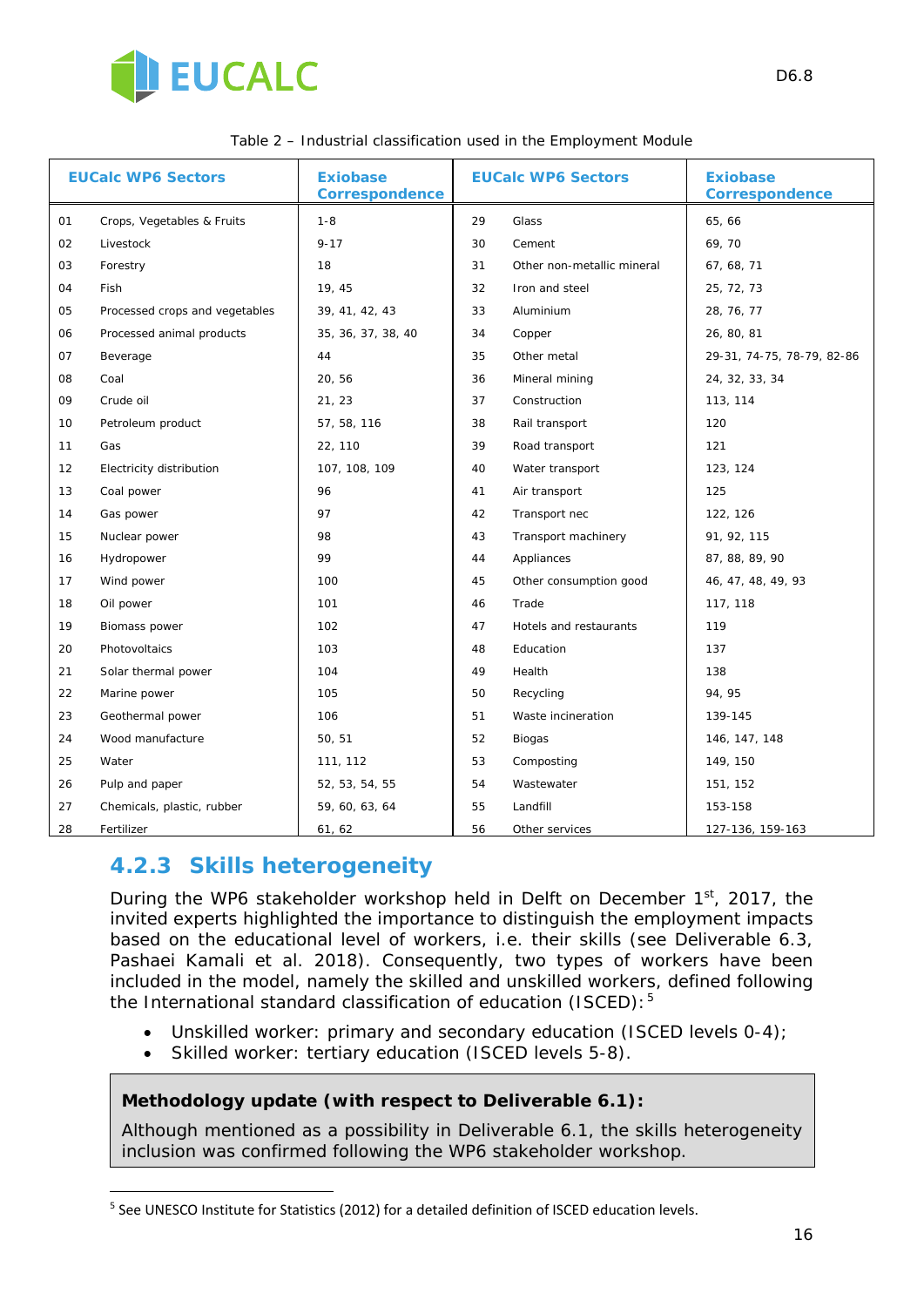

## **4.3 Economic model**

The employment module calculations rely on a macroeconomic model. The main ingredients behind this model are presented below. The following description and equations are valid for each country and at each time step, but country and time indices are omitted for simplicity.

### **4.3.1 Firms**

For each industrial sector (as defined in Table 2), a representative firm produces a homogenous output. We assume a nested constant-elasticity-of-substitution (CES) production function illustrated in Figure 2.



*Figure 2 - Firms' production function* 

The total supply of good *j*, called  $X_i$ , consists of import  $IX_i$  and domestic production  $DX_i$ . Imports are exogenous and derived using inputs from other modules (See Section 4.4).

At the first node of domestic production, firms substitute between value added  $VA<sub>i</sub>$ and inputs from other sectors  $X_{ij}$ . The calibrated form of the domestic production function is:

$$
DX_j = \overline{DX}_j \left[ \theta_{VAj} \left( \frac{VA_j}{VA_j} \right)^{\rho} + \sum_i \theta_{ij} \left( \frac{X_{ij}}{\overline{X}_{ij}} \right)^{\rho} \right]^{1/\rho}
$$

Note that the variables with the overbar represent the reference scenario values. For instance,  $DX_i$  is the domestic production in the user's scenario while  $\overline{DX}_i$  is the domestic production in the reference scenario, obtained from the reference Input-Output tables (see Deliverable 6.6).

 $\theta_{VA}$  and  $\theta_{ii}$  are the shares of value added and input *i* to produce the good *j*. They are calibrated from the reference scenario. However, some of them are exogenously modified to reproduce the user's scenario (see Sections 4.4 and 4.5).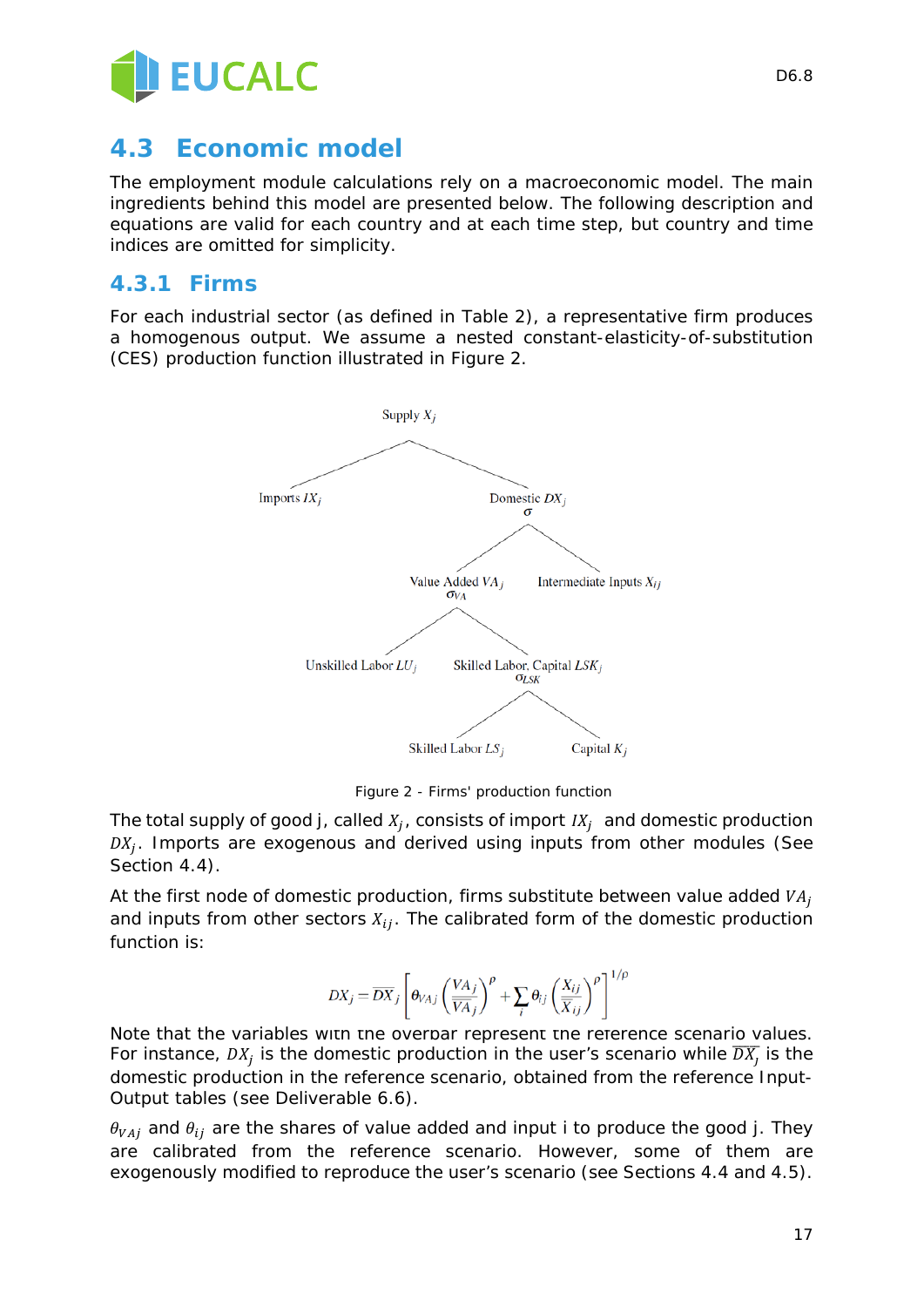

The parameter  $\rho$  is linked to the elasticity of substitution  $\sigma$  such that  $\rho = \sigma/(1 - \sigma)$ . The calibration of the elasticities of substitution is discussed in Section 4.3.4.

The value added is disaggregated between 3 productions factors: unskilled labour  $LU_j$ , skilled labour  $LS_j$  and capital  $K_j$ . Firms substitute between unskilled labour and a composite of skilled labour and capital, called  $LSK_i$ . Indeed, according to empirical evidence, unskilled labour has a high substitutability with respect to skilled labour and capital, whereas skilled labour and capital present a low degree of substitutability (Böhringer et al., 2005).

$$
VA_j = \overline{VA}_j \left[ \theta_{LUj} \left( \frac{LU_j}{\overline{LU}_j} \right)^{\rho_{VA}} + \theta_{LSKj} \left( \frac{LSK_j}{\overline{LSK}_j} \right)^{\rho_{VA}} \right]^{1/\rho_{VA}}
$$

$$
LSK_j = \overline{LSK}_j \left[ \theta_{LSj} \left( \frac{LS_j}{\overline{LS}_j} \right)^{\rho_{LSK}} + \theta_{Kj} \left( \frac{K_j}{\overline{K}_j} \right)^{\rho_{LSK}} \right]^{1/\rho_{LSK}}
$$

As above, overbars represent the baseline values,  $\theta_{(·)}$  are the input shares calibrated from the reference scenario, and  $\rho_{(·)}$  are linked to the elasticities of substitutions and their calibration is discussed in Section 4.3.4.

Firms are cost-minimizer. They solve the following problem:

min 
$$
w_{LU}LU_j + w_{LS}LS_j + r_KK_j + \sum_i p_iX_{ij}
$$
  
\ns.t.  $DX_j = \overline{DX}_j \left[ \theta_{VAj} \left( \frac{VA_j}{\overline{VA}_j} \right)^{\rho} + \sum_i \theta_{Xij} \left( \frac{X_{ij}}{\overline{X}_{ij}} \right)^{\rho} \right]^{1/\rho}$   
\n
$$
\frac{VA_j}{\overline{VA}_j} = \left[ \theta_{LUj} \left( \frac{LU_j}{\overline{LU}_j} \right)^{\rho_{VA}} + \theta_{LSKj} \left( \frac{LSK_j}{\overline{LSK}_j} \right)^{\rho_{VA}} \right]^{1/\rho_{VA}}
$$
\n
$$
\frac{LSK_j}{\overline{LSK}_j} = \left[ \theta_{LSj} \left( \frac{LS_j}{\overline{LS}_j} \right)^{\rho_{LSK}} + \theta_{Kj} \left( \frac{K_j}{\overline{K}_j} \right)^{\rho_{LSK}} \right]^{1/\rho_{LSK}}
$$

Where  $w_{LU}$  and  $w_{LS}$  are the wages of unskilled and skilled workers,  $r_K$  the cost of capital and  $p_i$  the price of input *i* (including taxes). The prices are normalised to unity in the reference scenario.

Solving the firms' problem give the demand of unskilled labour, skilled labour and capital for each sector in function of the relative prices:

$$
LU_j = \theta_{LUj}\theta_{VAj}DX_j \left(\frac{p_{VAj}}{w_{LU}}\right)^{\sigma_{VA}} \left(\frac{p_j}{p_{VAj}}\right)^{\sigma}
$$
  
\n
$$
LS_j = \theta_{LSj}\theta_{LSKj}\theta_{VAj}DX_j \left(\frac{p_{LSKj}}{w_{LS}}\right)^{\sigma_{LSK}} \left(\frac{p_{VAj}}{p_{LSK}}\right)^{\sigma_{VA}} \left(\frac{p_j}{p_{VAj}}\right)^{\sigma}
$$
  
\n
$$
K_j = \theta_{Kj}\theta_{LSKj}\theta_{VAj}DX_j \left(\frac{p_{LSKj}}{r_K}\right)^{\sigma_{LSK}} \left(\frac{p_{VAj}}{p_{LSK}}\right)^{\sigma_{VA}} \left(\frac{p_j}{p_{VAj}}\right)^{\sigma}
$$

#### *Methodology update (with respect to Deliverable 6.1):*

*In the preliminary methodology, the idea was to use an IO analysis. This method is a special case of the model defined above, where all elasticities of substitution are equal to zero. Hence, in IO analysis, the demand of intermediate inputs (e.g. labour) are independent of the relative prices (see above equations,*  $\sigma$  *=*  $\sigma_{VA} = \sigma_{LSK} = 0$ ). In other words, IO analysis fails to account for substitution *effects and the ratio of labour with respect to the production is fixed.*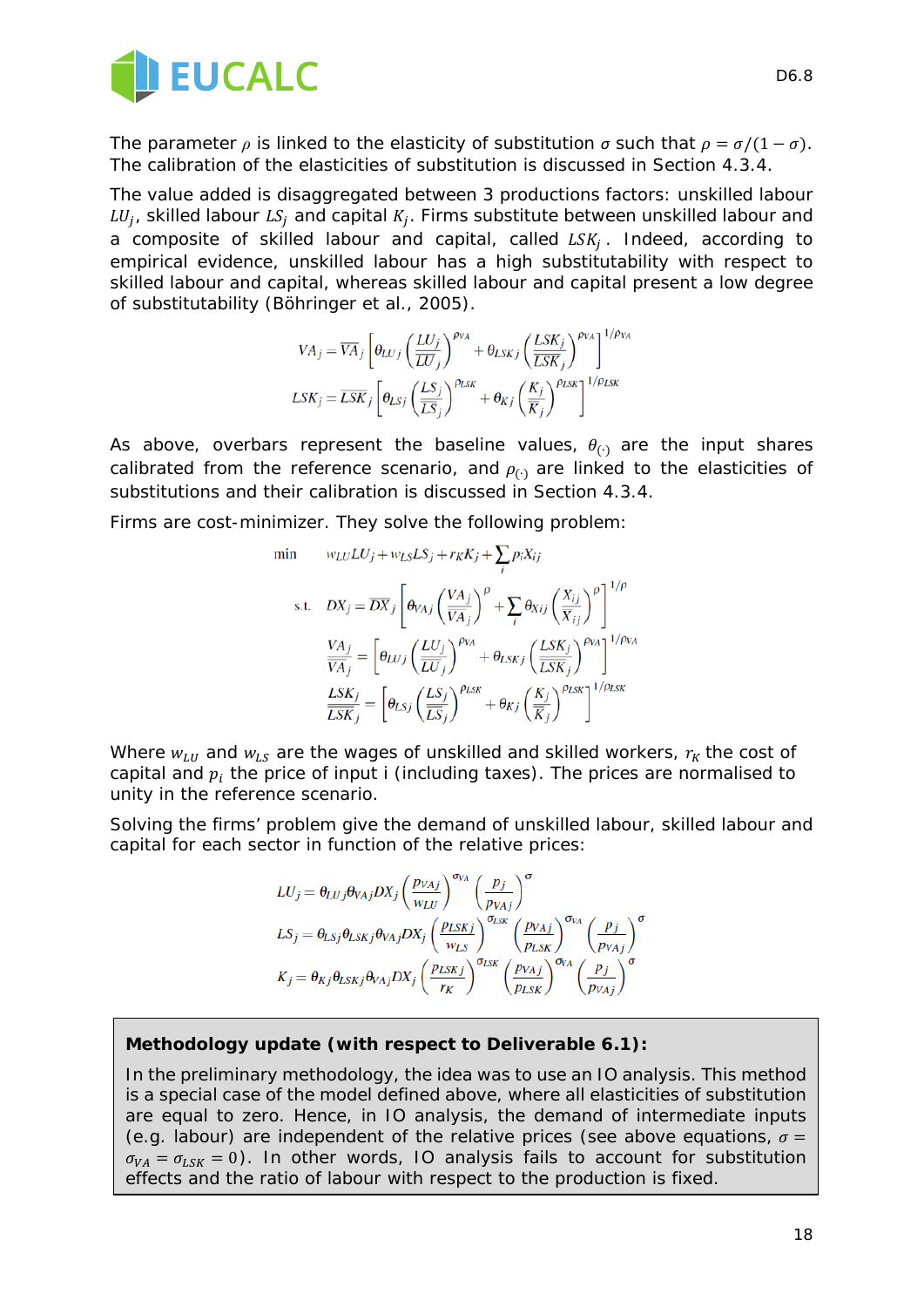

Because of the simplified production function used and assuming a perfect worker and capital mobility between sector, it is possible to express all the prices in function of the wages and of the price of capital. As a result, the sectoral demand of unskilled labour, skilled labour and capital are expressed only in function of the sectoral domestic production, of the wages and of the price of capital.

### **4.3.2 Households**

Households are described by one representative agent. They earn revenue from supplying skilled  $(LS)$  and unskilled  $(LU)$  labour and from returns on savings  $(K)$ . They spend this income between the goods they consume  $(C)$  and their private investment  $(INV)$ .

Households' behaviour is driven by the maximization of their utility  $(U)$  facing a tradeoff between their aggregate consumption (C) and their leisure  $(l = \tilde{L} - LU -$ LS) where  $\tilde{L}$  is the households' time-endowment, which evolves with the workingage population. Let L be the total labor supply and  $\alpha_{1s}$  the share of skilled households.<sup>[6](#page-18-0)</sup> The households solve the following problem:

$$
\max_{C,L} \qquad U = \left[ \theta_C \left( \frac{C}{\overline{C}} \right)^{\frac{\sigma_U - 1}{\sigma_U}} + (1 - \theta_C) \left( \frac{\tilde{L} - L}{\overline{I}} \right)^{\frac{\sigma_U - 1}{\sigma_U}} \right]^{\frac{\sigma_U}{\sigma_U - 1}}
$$
\n
$$
\text{s.t.} \quad C + INV = (w_{LU}(1 - \alpha_{LS}) + w_{LS}\alpha_{LS})L + rK
$$

As above, overbars represent the reference scenario values,  $\theta_c$  is relative share of consumption with respect to leisure, calibrated from the reference scenario to obtain the reference level of unemployment, and  $\sigma_{U}$  is the elasticity of substitutions and its calibration is discussed in Section 4.3.4.

Solving the households' problem give the supply of skilled and unskilled labour in function of the wages and aggregate consumption:

$$
LU = (1 - \alpha_{LS}) \left[ \tilde{L} - C \left( \frac{\bar{l}}{\bar{C}} \right)^{1 - \sigma_U} \left( \frac{\theta_C}{1 - \theta_C} \left( w_{LU} (1 - \alpha_{LS}) + w_{LS} \alpha_{LS} \right) \right)^{-\sigma_U} \right]
$$
  

$$
LS = \alpha_{LS} \left[ L - C \left( \frac{\bar{l}}{\bar{C}} \right)^{1 - \sigma_U} \left( \frac{\theta_C}{1 - \theta_C} \left( w_{LU} (1 - \alpha_{LS}) + w_{LS} \alpha_{LS} \right) \right)^{-\sigma_U} \right]
$$

As in a standard macroeconomic model, the allocation between aggregate consumption and leisure is a static choice. However, the savings is generally an intertemporal decision. In contrast, in this module the savings are computed using inputs from sectoral modules. As a result, a more detailed representation of savings and investments is not needed. Instead, the supply of capital is derived from the GDP equation, such that the sum of income is equal to the sum of expenditure:

$$
w_{LU}LU + w_{LS}LS + r_KK = C + G + INV + EX - IX - \tau
$$

Where G is the government spending,  $\tau$  the government revenue, EX the export and  $IX$  the import. The aggregate consumption, the private investment, the trade

<span id="page-18-0"></span><sup>-</sup><sup>6</sup> The share of skilled households is currently set by the reference scenario. In further version, it could be linked to a training and education levers if the society decides to invest more in education.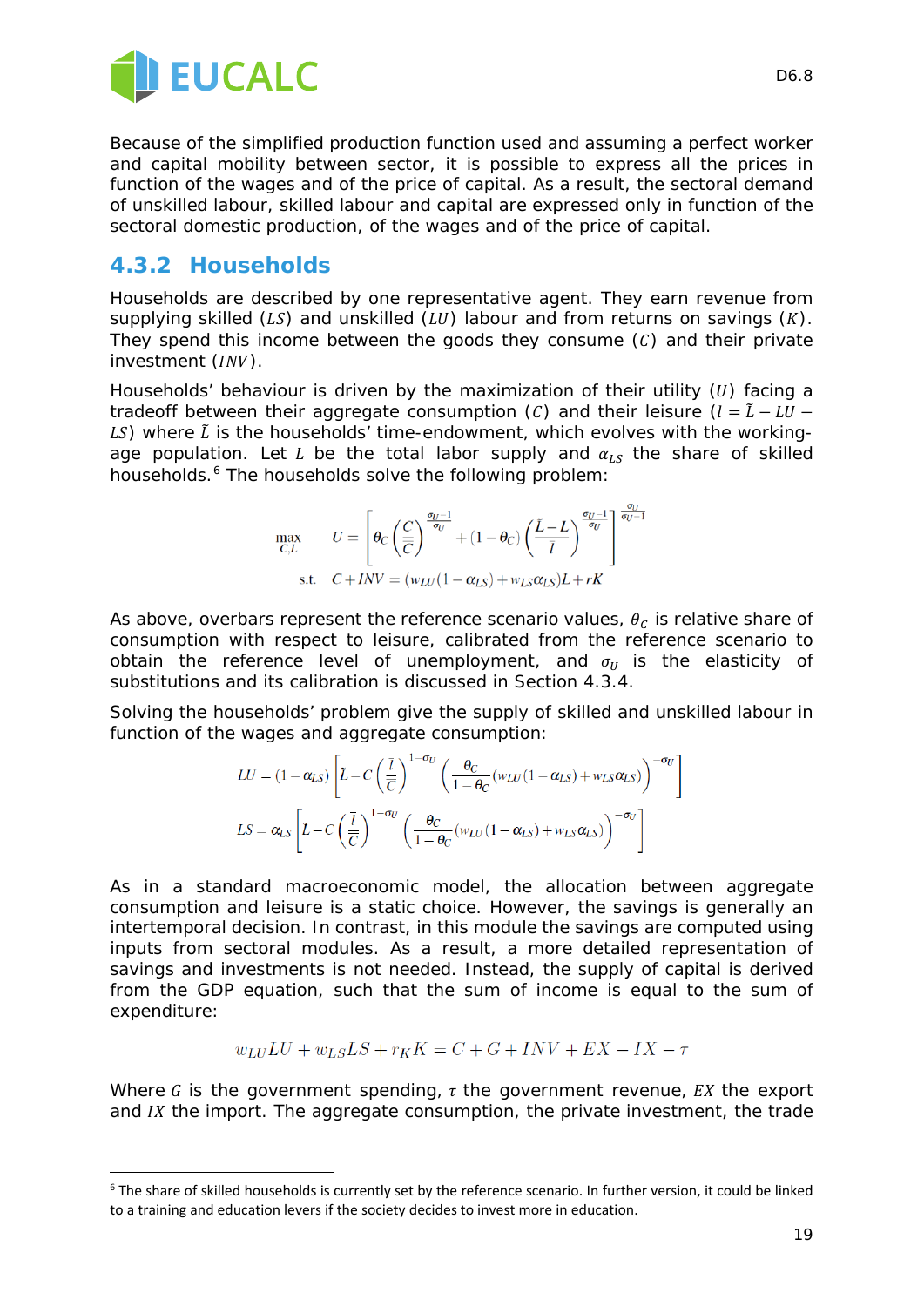

balance, the government spending and revenue are all computed using inputs from sectoral modules (See Sections 4.4 and 4.5).

Finally, the allocation of aggregate consumption and investment between the different goods is also derived using inputs from sectoral modules (See Sections 4.4 and 4.5).

#### *Methodology update (with respect to Deliverable 6.1):*

*In IO analysis, there is no representation of households' behaviour and thus no trade-off between consumption and leisure. Hence, IO analysis fails to account for income effects and does not model the supply of labour by households. This could create inconsistencies. For instance, there could exist a scenario where the number of workers computed thanks to employment factors is greater than the active population. Indeed, in IO analysis, there is no constraint on the labour available. By contrast, in the model defined above, labour is a scarce resource. If the labour demand increases, then the wages will adjust accordingly and also increase.* Thus, labour becomes relatively more expensive than other *intermediate inputs, and firms will for example substitute labour with capital. The economic constraints are respected.* 

### **4.3.3 Market clearing**

Assuming perfect competition in all markets, the demand of each good and production factor is equal to its supply. These equations enable to close the system of non-linear equations. It is possible to show that this system boils down to only three non-linear equations with three unknowns, namely the unskilled and skilled wages and the cost of capital. Indeed, the prices can be determined knowing the unskilled and skilled wages and the cost of capital, and then in turn the domestic output, the intermediate inputs and the unskilled and skilled labour for each sector.

### **4.3.4 Description of parameters**

The only (but crucial) parameters in the model are the elasticities of substitutions. The values used are detailed in the following tables. These values are adapted from the literature. Once the Employment module is fully integrated with the rest of the model, a sensitivity analysis will be performed to test the influence of each parameter on the model results.

| <b>Elasticity</b> | <b>Value</b> | <b>Sources</b>       |
|-------------------|--------------|----------------------|
|                   | 0.25         | Capros et al. (2013) |
| $\sigma_{II}$     | $1(0.7-1.2)$ | Pissarides (1998)    |

|--|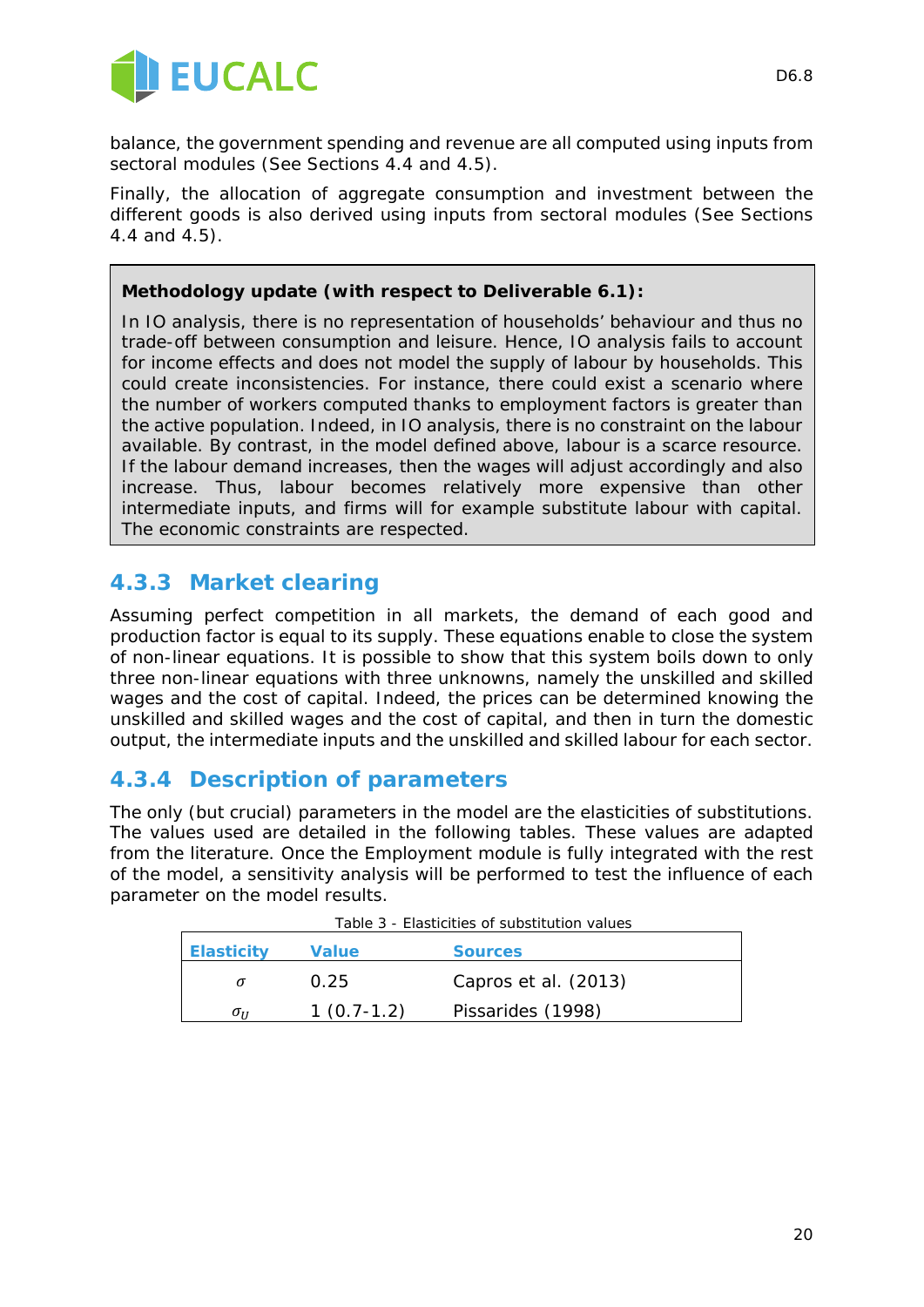

| <b>Economic sectors</b> |                                   | $\sigma_{VA}$ | $\sigma_{LSK}$ | <b>Economic sectors</b> |                            | $\sigma_{VA}$ | $\sigma_{LSE}$ |
|-------------------------|-----------------------------------|---------------|----------------|-------------------------|----------------------------|---------------|----------------|
| 01                      | Crops, Vegetables & Fruits        | 0.23          | 0.23           | 29<br>Glass             |                            | 0.73          | 0.73           |
| 02                      | Livestock                         | 0.23          | 0.23           | 30                      | Cement                     | 0.73          | 0.73           |
| 03                      | Forestry                          | 0.23          | 0.23           | 31                      | Other non-metallic mineral | 0.73          | 0.73           |
| 04                      | Fish                              | 0.23          | 0.23           | 32                      | Iron and steel             | 1.26          | 1.26           |
| 05                      | Processed crops and vegetables    | 1.17          | 1.17           | 33                      | Aluminium                  | 1.26          | 1.26           |
| 06                      | Processed animal products         | 1.17          | 1.17           | 34                      | Copper                     | 1.26          | 1.26           |
| 07                      | Beverage                          | 1.17          | 1.17           | 35                      | Other metal                | 1.26          | 1.26           |
| 08                      | Coal                              | 0.2           | 0.2            | 36                      | Mineral mining             | 0.2           | 0.2            |
| 09                      | Crude oil                         | 0.2           | 0.2            | 37                      | Construction               | 1.4           | 1.4            |
| 10                      | Petroleum product                 | 1.26          | 1.26           | 38                      | Rail transport             | 1.68          | 1.68           |
| 11                      | Gas                               | 0.73          | 0.73           | 39                      | Road transport             | 1.68          | 1.68           |
| 12                      | Elec. transmission & distribution | 1.26          | 1.26           | 40                      | Water transport            | 1.68          | 1.68           |
| 13                      | Coal power                        | 1.26          | 1.26           | 41                      | Air transport              | 1.68          | 1.68           |
| 14                      | Gas power                         | 1.26          | 1.26           | 42                      | Transport nec              | 1.68          | 1.68           |
| 15                      | Nuclear power                     | 1.26          | 1.26           | 43                      | Transport machinery        | 1.26          | 1.26           |
| 16                      | Hydropower                        | 1.26          | 1.26           | 44                      | Appliances                 | 1.26          | 1.26           |
| 17                      | Wind power                        | 1.26          | 1.26           | 45                      | Other consumption good     | 1.26          | 1.26           |
| 18                      | Oil power                         | 1.26          | 1.26           | 46                      | Trade                      | 1.3           | 1.3            |
| 19                      | Biomass power                     | 1.26          | 1.26           | 47                      | Hotels and restaurants     | 1.3           | 1.3            |
| 20                      | Photovoltaics                     | 1.26          | 1.26           | 48                      | Education                  | 1.3           | 1.3            |
| 21                      | Solar thermal power               | 1.26          | 1.26           | 49                      | Health                     | 1.3           | 1.3            |
| 22                      | Marine power                      | 1.26          | 1.26           | 50                      | Recycling                  | 1.3           | 1.3            |
| 23                      | Geothermal power                  | 1.26          | 1.26           | 51                      | Waste incineration         | 1.3           | 1.3            |
| 24                      | Wood manufacture                  | 1.26          | 1.26           | 52                      | <b>Biogas</b>              | 1.3           | 1.3            |
| 25                      | Water                             | 1.26          | 1.26           | 53                      | Composting                 | 1.3           | 1.3            |
| 26                      | Pulp and paper                    | 1.26          | 1.26           | 54                      | Wastewater                 | 1.3           | 1.3            |
| 27                      | Chemicals, plastic, rubber        | 1.26          | 1.26           | 55                      | Landfill                   | 1.3           | 1.3            |
| 28                      | Fertilizer                        | 1.26          | 1.26           | 56                      | Other services             | 1.3           | 1.3            |

*Table 4 – Value added elasticities of substitutions (Source: adapted from Capros et al., 2013)*

# **4.4 Interaction with other modules**

### **4.4.1 Inputs**

The employment module receives inputs from all sectoral modules (e.g. Lifestyle, Buildings, Transport, Industry, Agriculture, Electricity supply) for each country and time-step. Each input variable is used to create "transition indicators" that are allocated to one of the following economic flows of the macroeconomic model:

- Household consumption of a good;
- Investment in a sector;
- Intermediate demand by one sector of a given good;
- Net trade (import-export).

The inputs used and their link to the employment module are described below. The link corresponds to a cell of an Input-Output table. For instance, "Beverages; Household" refers to the household consumption of beverage; "Construction; Investment" refers to the investment in the construction sector; and "Electricity; Iron and steel" refers to the electricity demand of the sector iron and steel.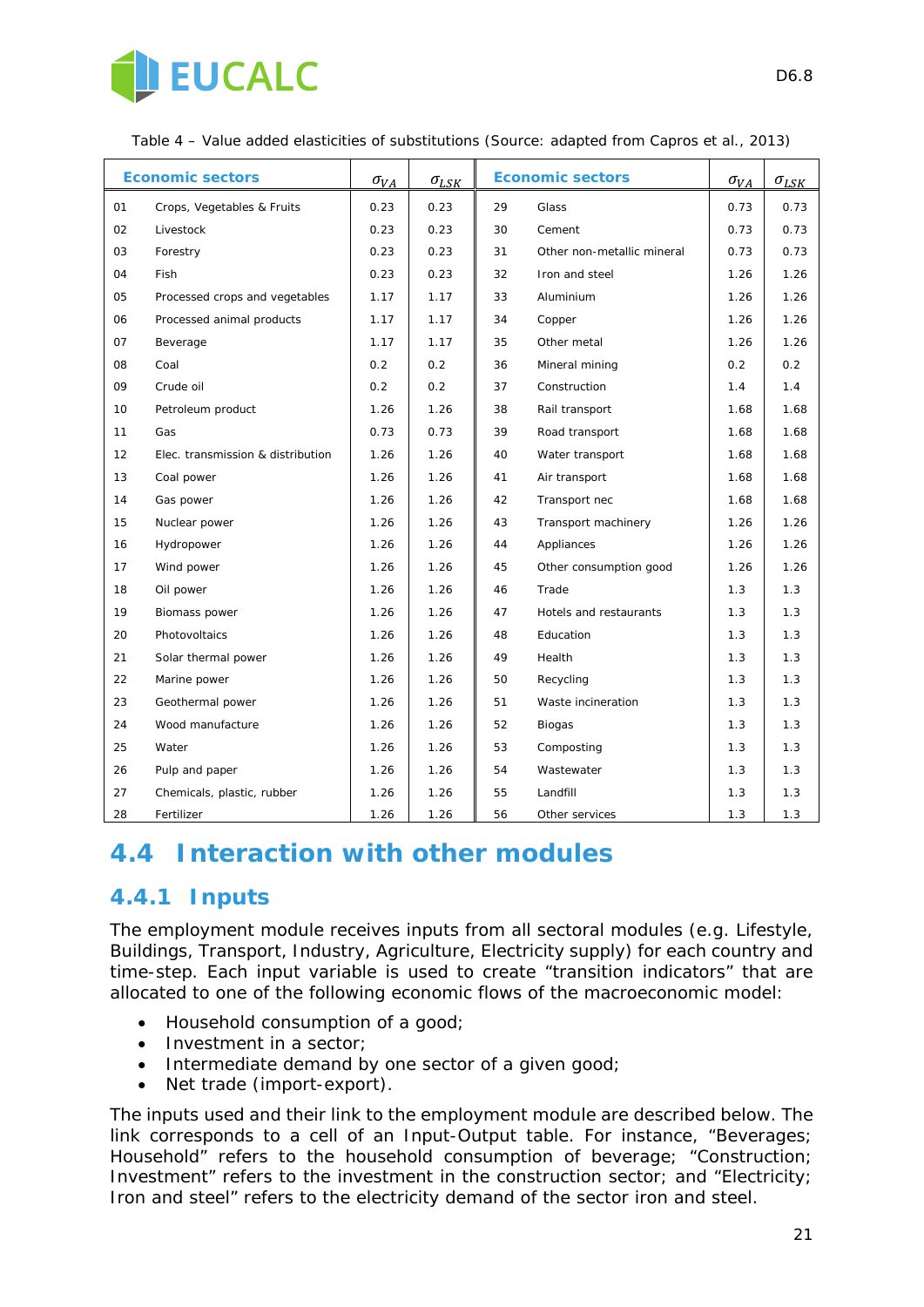

#### *4.4.1.1 Lifestyle*

In the Lifestyle module, the user can define the preferences of individuals using a set of levers. These levers control a large set of behaviours such as the food demand and diet composition, the appliance ownership, the consumption of material and the distance travelled by passengers. For each lever, a set of ambition levels (from 1 to 4) characterize the decarbonisation effort, from a continuation of historical trends to transformational changes. For a complete description of the Lifestyle module, please refer to Deliverable 8.3 (Costa et al., 2018).

The first input variables received from the Lifestyle module are linked to the household food consumption. These inputs characterize a shift in household preferences: increasing the ambition levels of the diet composition lever means decreasing the share of animal product in the diet while increasing the share of vegetables and fruits. Since the lifestyles food groups are more detailed than the food-related sectors in the Employment module, the Lifestyle module aggregates these food groups according to the following:

- Crops, vegetables and fruits: cereals, fruits, vegetables, rice, pulses, starch;
- Processed crops and vegetables: oil crops, vegetable oils, sweeteners, sugars;
- Animal products: bovine, sheep, pigs, poultry, animal fats, offal, eggs, milk, other animals;
- Fish: pelagic fish, demersal fish, sea food, other aquatic animals;
- Beverage: wine, beer, fermented beverages, alcoholic beverages, coffee, stimulants.

Each of these groups corresponds to one or two economic sector of the employment model (See Table 3).

The Lifestyle module also provides the household consumption of paper (for sanitary purposes, printing, etc.). Finally, the Lifestyle module sends the active population, i.e. the population in age of working, which allows to define the total labour supply.

Other potential inputs (e.g. number of appliances own, passengers transport demand) transit through other modules and are not directly used in the Employment module.

| Variable [unit]                     | <b>Description</b>                                                                   | Link with<br>employment module                                                           |
|-------------------------------------|--------------------------------------------------------------------------------------|------------------------------------------------------------------------------------------|
| Ifs_pop_active-pop<br>[inhabitants] | Population in age of working (20-65)                                                 | Total labour supply                                                                      |
| Ifs_paper [t]                       | Household consumption of paper (for<br>sanitary purposes, printing)                  | (Paper, Household)                                                                       |
| Ifs_food_beverages<br>[kcal]        | Household demand of beverage<br>(includes wastes)                                    | (Beverage; Household)                                                                    |
| Ifs_food_veg-fruits-crops<br>[kcal] | Household demand of crops, vegetables,<br>fruits                                     | (Crops, Vegetables and Fruits; Household)<br>(Processed Crops and Vegetables; Household) |
| Ifs_food_other-veg<br>[kcal]        | Household demand of processed food<br>from vegetables and crops (e.g. oil,<br>sugar) | (Processed Crops and Vegetables, Household)                                              |
| Ifs food animals [kcal]             | Household demand of animal food                                                      | (Livestock; Household)<br>(Process animal; Household)                                    |
| lfs_food_fish [kcal]                | Household demand of fish products                                                    | (Fish, Household)                                                                        |

| Table 5 - Inputs from Lifestyles module |  |  |
|-----------------------------------------|--|--|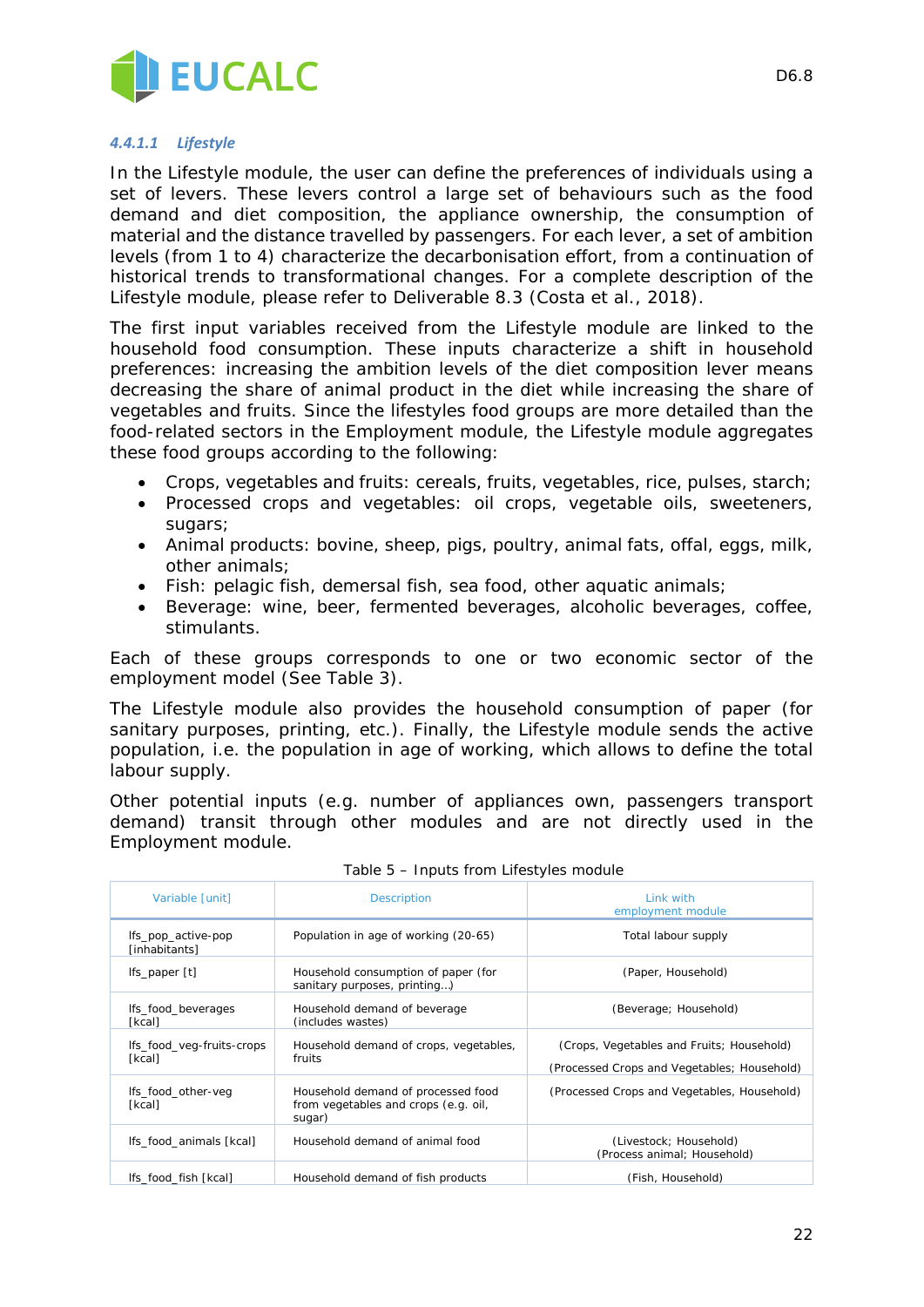

#### *4.4.1.2 Buildings and District Heating*

The Buildings module computes the energy and material consumption in buildings, and the associated GHG emissions. It uses inputs from the Lifestyles module (e.g. heating and cooling behaviour, appliances owned) and a set of levers controlling for instance the building and appliances energy efficiencies. These levers are detailed in Deliverable 2.5 (Kockat et al., 2019).

From the Buildings module, the Employment module receives the energy demand for residential and non-residential buildings for each energy vector. The residential buildings energy consumption corresponds to the household energy consumption. The non-residential buildings include the following sectors: Health, Education, Trade, Hotels and restaurants, Offices (which corresponds to Other services). The energy vectors include: electricity, oil (sector Petroleum product), gas, coal, wood logs (sector Forestry), pellets (sector Wood manufacture).

In addition, the Buildings module derives the construction and renovation of buildings, while the construction of network infrastructure for district heating (i.e. pipes) are calculated in the District Heating module (described in Deliverable 2.6, Codina Gironès et al., 2018). These values are converted into monetary unit and sent to the Employment module, corresponding to investment in the construction sector.

Finally, the Buildings module provides the purchases of new appliance by households. The considered appliances are: fridges, freezers, washing machines, dishwashers, dryers, computers, phones and TV.

| Variable [unit]                               | <b>Description</b>                                                     | Link with<br>employment module |  |
|-----------------------------------------------|------------------------------------------------------------------------|--------------------------------|--|
| bld energy-demand residential vector<br>[TWh] | Household energy demand of each energy<br>vector                       | (Vector: Household)            |  |
| bld_energy-demand_sector_vector<br>[TWh]      | Energy demand of a given energy vector in a<br>given sector            | (Vector; Sector)               |  |
| bld construction sector [MEUR]                | Construction of new buildings                                          | (Construction; Investment)     |  |
| bld renovation sector [MEUR]                  | Renovation of buildings                                                | (Construction; Investment)     |  |
| bld_construction_pipes [MEUR]                 | Construction of network infrastructure for<br>district heating (pipes) | (Construction; Investment)     |  |
| bld capex appliances [MEUR]                   | Household purchases of new appliances                                  | (Appliances: Household)        |  |

*Table 6 – Inputs from Buildings module*

#### *4.4.1.3 Transport*

The Transport module analyses the evolution of passenger and freight transport, the energy and material consumption of the sector, and the associated GHG emissions. It uses input from the Lifestyles module (e.g. passenger travel distance) and a set of levers controlling for instance the modal share, the fuel mix and the vehicle efficiency. A detailed description of the Transport module is available in Deliverable 2.2 (Taylor et al., 2018).

From the Transport module, the Employment module first gets the energy demand of different transportation mode. The transportation modes are aggregated in the Transport module to correspond to an economic sector in the Employment module:

- The Household energy consumption includes the energy demand of Light duty vehicles (LDV), i.e. cars, and 2-wheels (2W), i.e. motorbikes;
- The Rail transport sector corresponds to the transportation modes rail, metro and tram;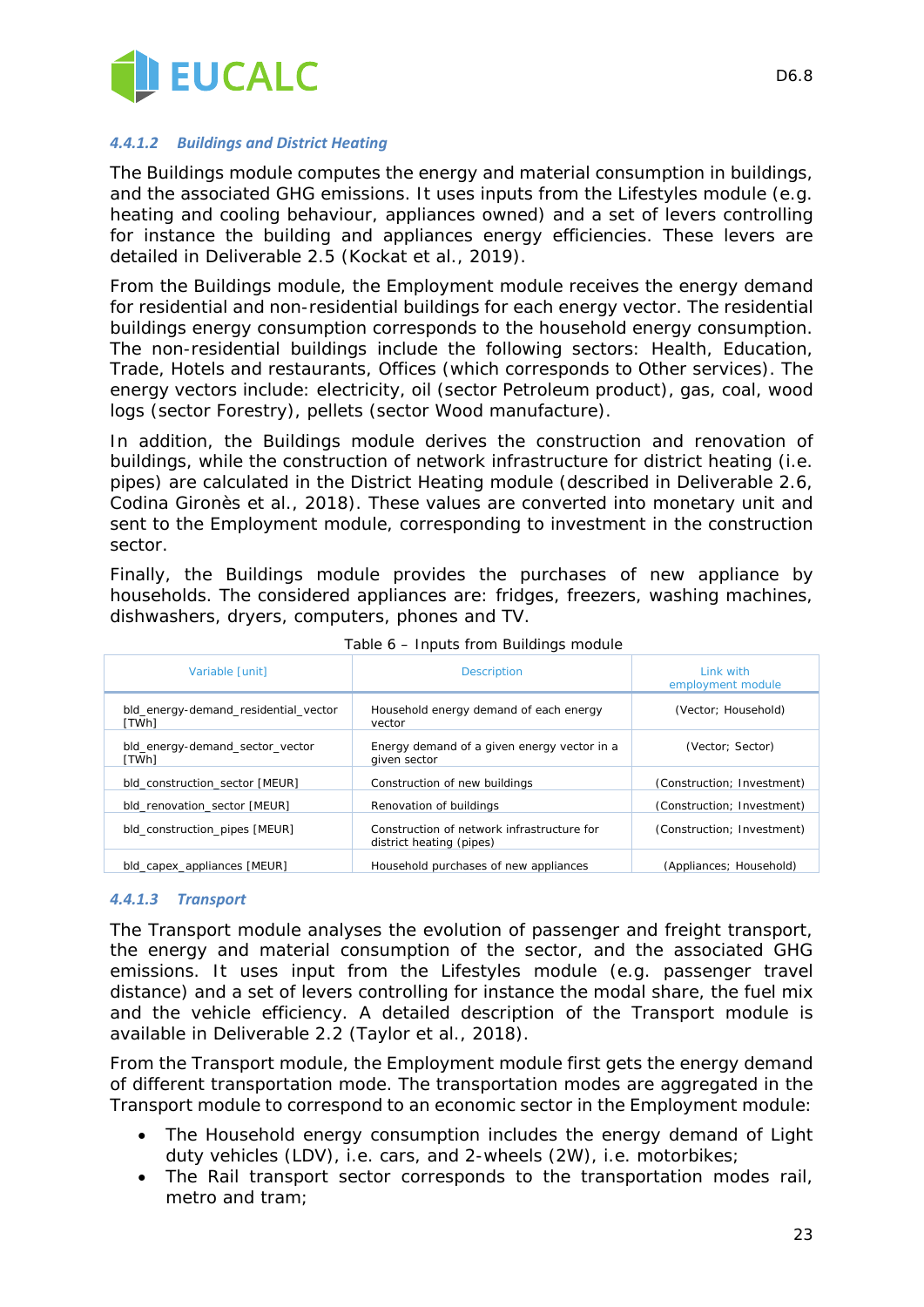

- The Air transport sector corresponds to planes;
- The Water transport sector corresponds to boats, which are split in the Transport module between two modes: marine and inland waterways (IWW).

The energy demands of households and each transport sector are detailed into several energy vectors: diesel and gasoline (sector Petroleum product), electricity and gas. The Transport module also computes the demand of liquid and gaseous bioenergy and of hydrogen, but these vectors are not yet implemented in the Employment module.

Second, the Transport module provides variables representing the activity in the transport sectors:

- The passenger activity is the person distance travelled by households. It is provided for the following modes: LDV-2W, rail-metro-tram (sector Rail transport), bus (Road transport), planes (Air transport).
- The freight activity is the total freight transport demand, split into the modes: rail, trucks (Road transport), planes (Air transport), marine-IWW (Water transport).

The Transport module also computes the purchases of new vehicles, for each mode and different technologies and types of fuels. For instance, there are 4 car technologies: internal combustion engine, battery electric vehicles, fuel cell electric vehicles and plug-in hybrid electric vehicles. The purchases of LDV and 2W corresponds to the Household purchase of Transport Machinery. The other modetechnology vehicles are associated with the Investment in Transport machinery.

Finally, the Transport module computes the construction of transport infrastructure (e.g. electric-vehicles charging stations, trolley cables, etc.), which corresponds to Investment in the Construction sector.

| Variable [unit]                           | <b>Description</b>                                                | Link with<br>employment module       |
|-------------------------------------------|-------------------------------------------------------------------|--------------------------------------|
| tra energy-demand LDV-2W vector<br>[TWh]  | Household energy demand of each energy vector                     | (Vector: Household)                  |
| tra_energy-demand_sector_vector<br>[TWh]  | Energy demand of a given energy vector in a<br>given sector       | (Vector; Sector)                     |
| tra_passenger-demand_mode [pkm]           | Person-distance travelled using each<br>transportation mode       | (Mode, Household)                    |
| tra freight-demand mode[tkm]              | Freight transport demand for each<br>transportation mode          | (Mode, all sectors)                  |
| tra capex LDV/2W tech [MEUR]              | Household purchases of new vehicles                               | (Transport Machinery;<br>Household)  |
| tra capex mode tech [MEUR]                | Purchases of new vehicles, for different mode<br>and technologies | (Transport Machinery;<br>Investment) |
| tra construction infrastructure<br>[MEUR] | Construction of infrastructure                                    | (Construction; Investment)           |

*Table 7 – Inputs from Transport module*

#### *4.4.1.4 Industry*

The Industry module receives the number of appliances and construction needs from the Buildings module, and the number of new vehicles and construction needs from the Transport module. Using levers controlling for instance the material switch or the recycling share, the module computes the material needs, the energy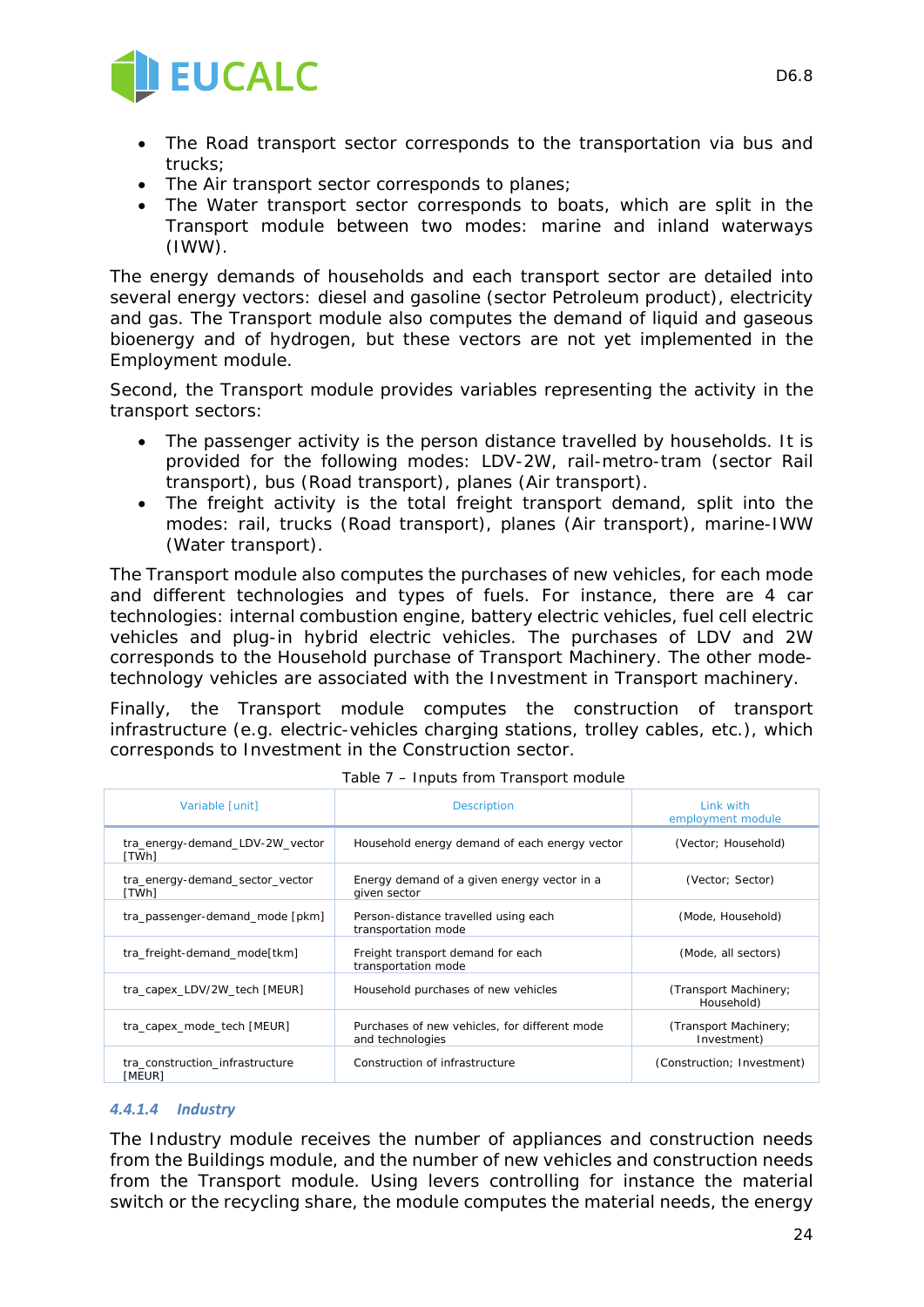

consumed in industry, and the associated GHG emissions (see Deliverable 3.2, Warmuth et al., 2019).

From the Industry module, the Employment module first gets the energy demand of the following sectors: Iron and steel, Cement and lime, Chemicals, Ammonia (sector Fertilizers), Pulp and paper, Aluminium, Glass, Textile, Transport machinery. The energy demand is split into several energy vectors: electricity, oil (sector Petroleum product), gas, coal. The Industry module also computes the energy demand of liquid, gaseous and solid bioenergy, of hydrogen and of solid waste, but these vectors are not yet implemented in the Employment module.

Moreover, the Industry module provides the material needs for the sectors:

- Construction: construction and renovation of buildings, construction of transport and district heating infrastructures, construction of new power plants;
- Transport machinery: production of new vehicles (cars, motorbikes, bus, trucks, trains, metro, trams, planes, boats);
- Appliance: production of new appliances (fridges, freezers, washing machines, dryers, dishwashers, TV, computers, phones).

The material vectors include: steel, cement and lime, paper, chemicals, glass, aluminium and wood.

The Industry module also computes the investment in new technologies, in particular for the sectors Iron and steel, Cement and lime, Pulp and paper and Glass.

Finally, a domestic production lever (the "BAU" setting of which is calibrated using values from the Trade and transboundary module) allows to derive the domestic production share with respect to the final demand. The Employment module uses this information to compute the net import in the industrial sectors.

| Variable [unit]                            | <b>Description</b>                                              | Link with<br>employment module |
|--------------------------------------------|-----------------------------------------------------------------|--------------------------------|
| ind_energy-demand_sector_vector<br>[TWh]   | Energy demand of a given energy vector in a given<br>sector     | (Vector; Sector)               |
| ind material-demand sector material<br>[t] | Material demand of a given material vector in a<br>given sector | (Material; Sector)             |
| ind capex sector [MEUR]                    | Investment in new technologies in a given sector                | (Sector, Investment)           |
| ind import sector [-]                      | Domestic production share in a given sector                     | (Net Import; Sector)           |

*Table 8 – Inputs from Industry module*

#### *4.4.1.5 CCUS*

The Carbon Capture Use and Storage (CCUS) module receives the carbon captured in the industry and energy sectors. The carbon is then either stored or used, i.e. processed into useful products such as synthetic natural gas. The CCUS module is described in Deliverable 3.3 (Li et al., 2019).

The CCUS module computes the cost of storage and use, depending on the technology involved. This information is sent to the Employment module and corresponds to investment either in Construction (for carbon storage) or in Gas (for carbon use).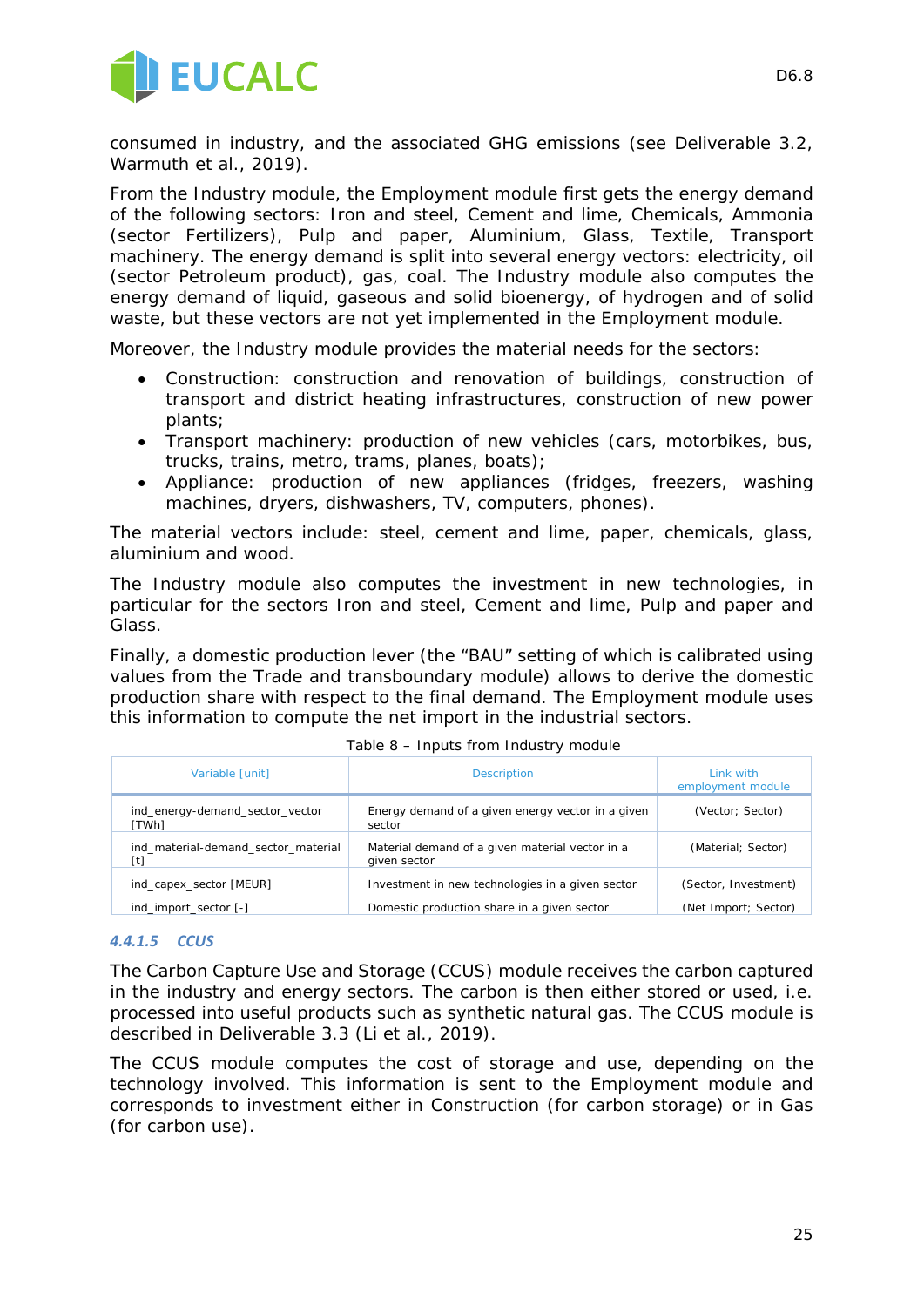

| Table 9 – Inputs from CCUS module |                                                  |                                |  |  |
|-----------------------------------|--------------------------------------------------|--------------------------------|--|--|
| Variable [unit]                   | <b>Description</b>                               | Link with<br>employment module |  |  |
| ccu capex sector [MEUR]           | Investment in new technologies in a given sector | (Sector, Investment)           |  |  |

#### *4.4.1.6 Agriculture*

The Agriculture module not only analyses the production of food products but also bioenergy. It feeds from the demand of food products derived in the Lifestyle module and from the bioenergy demand computed in the Buildings, Transport and Industry modules. Thanks to a set of levers, the users can modify the agricultural practices, moving away from conventional intensive agriculture and towards organic farming, conservation agriculture, and agroforestry for example. The Agriculture module then computes the energy demand in the sector and the landuse, as well as the GHG emissions. A detailed description of the Agriculture is available in Deliverables 4.1 (input data, levers definition) and 8.4 (calculation logic) (Baudry et al., 2019a,b).

As in the Lifestyles module, the Agriculture module includes a much more detailed representation of food groups. These food groups are aggregated in the Agriculture module to obtain a representation consistent with the economic sectors of the Employment module.

From the Agriculture module, the Employment module first gets the energy demand disaggregated into electricity, gasoline and diesel (sector Petroleum product), coal and gas. This energy demand corresponds to the economic sector "Crops, Vegetables and fruits", Livestock, Forestry and Fish.

Second, the Agriculture module provides the fertilizer needs to grow crops and vegetables. The fertilizers are split into mineral-based fertilizers (sector Fertilizer), and organic fertilizers such as animal manure (sector Livestock) and biocompost (sector Biocompost). In the Agriculture module, increasing the ambition levels leads to a shift from mineral-based to organic fertilizers.

The Agriculture module also computes the Livestock feed composition, detailed between crops and vegetables (e.g. barley, maize, wheat, starch, sugar-crops), processed crops (e.g. crop-based cakes), processed animal meals (e.g. meat, offal, fats, insects) and fish (e.g. fish-meals, algae from aquaculture). An increase in ambition levels is associated with a shift from traditional feed to more sustainable one such as insects or algae.

Finally, a domestic production lever allows to derive the domestic production share. The Employment module uses this information to compute the net import in the agriculture sectors.

Several other variables computed in the Agriculture module are not yet integrated in the Employment module, but will be considered for implementation. These include:

- The demand of crops and livestock coproducts to produce gaseous bioenergy:
- The demand of livestock coproducts and processed animal coproducts to produce liquid bioenergy;
- The number of persons needed per unit of agriculture output. This variable would represent the various needs in labour of different agriculture practices.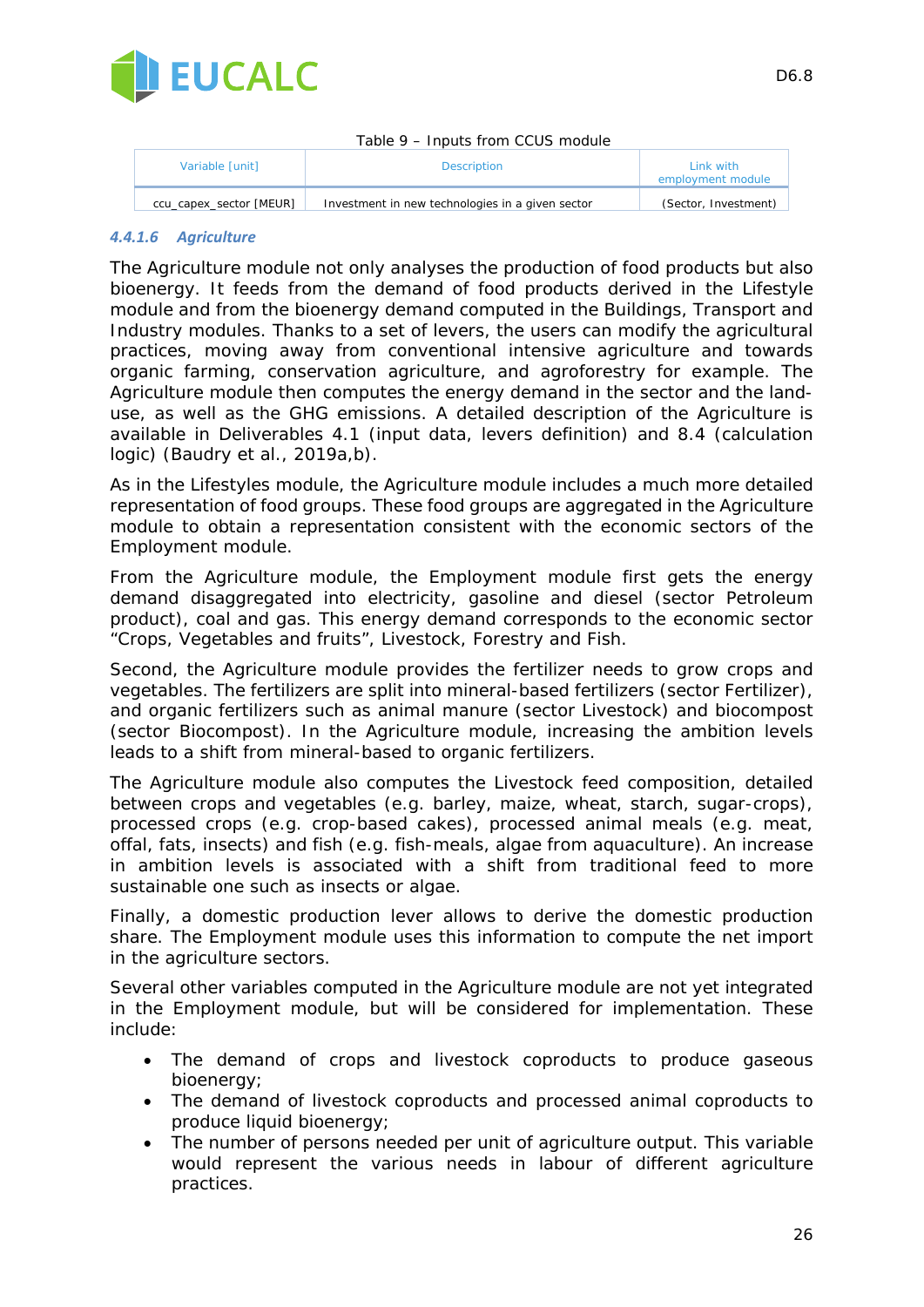

| Variable [unit]                          | <b>Description</b>                                        | Link with<br>employment module            |  |  |  |
|------------------------------------------|-----------------------------------------------------------|-------------------------------------------|--|--|--|
| agr_energy-demand_sector_vector<br>[TWh] | Energy demand for each energy vector in a<br>given sector | (Vector; Sector)                          |  |  |  |
| agr_fertilizer_sector [t]                | Demand of fertilizers to grow crops and<br>vegetables     | (Sector; Crops, vegetables and<br>fruits) |  |  |  |
| agr liv-food sector [kcal]               | Livestock feed from a given sector                        | (Sector; Livestock)                       |  |  |  |
| agr import sector [-]                    | Domestic production share in a given sector               | (Import; Sector)                          |  |  |  |

#### *Table 10 – Inputs from Agriculture module*

#### *4.4.1.7 Electricity and Storage*

In the Electricity module, the users can define the electricity mix by actioning some levers. Then, the module computes the electricity production. A balancing strategy in the Storage module ensures the coherence between the production and consumption of electricity, which is obtained from the other sectoral modules (e.g. Buildings, Transport, Industry, Agriculture). The Electricity and Storage modules are described in Deliverables 5.1 and 8.5 (Gyalai-Korpos et al., 2019a,b).

The power source included closely matched the economic sectors of the Employment module:

- Nuclear
- Coal
- Gas
- Oil
- Wind offshore and inshore
- Concentrated solar power
- Photovoltaics
- Hydropower
- Marine power
- Geothermal
- Biomass power

From the Electricity and Storage modules, the Employment module gets the Electricity produced from each power source, which is converted in monetary unit using the Operational Expenditure (OPEX).

Furthermore, the Electricity module provides the investment needed for the construction of new power plants.

| Variable [unit]         | <b>Description</b>                                     | Link with<br>employment module |
|-------------------------|--------------------------------------------------------|--------------------------------|
| elc opex source [MEUR]  | Production of electricity using a given power source   | (Source: Electricity)          |
| elc capex source [MEUR] | Construction of new power plants for each power source | (Construction; Investment)     |

*Table 11 – Inputs from Electricity module*

#### *4.4.1.8 Other modules*

Several modules were recently incorporated into the calculator. These modules are not yet linked to the Employment modules, but several interactions have been considered as follows:

- The Water module could provide the water consumption of households and of agriculture, industry and power production sectors;
- The Land Use and Forestry module could provide the domestic production and net import of wood products;
- The Mineral modules could provide the demand and net import of minerals;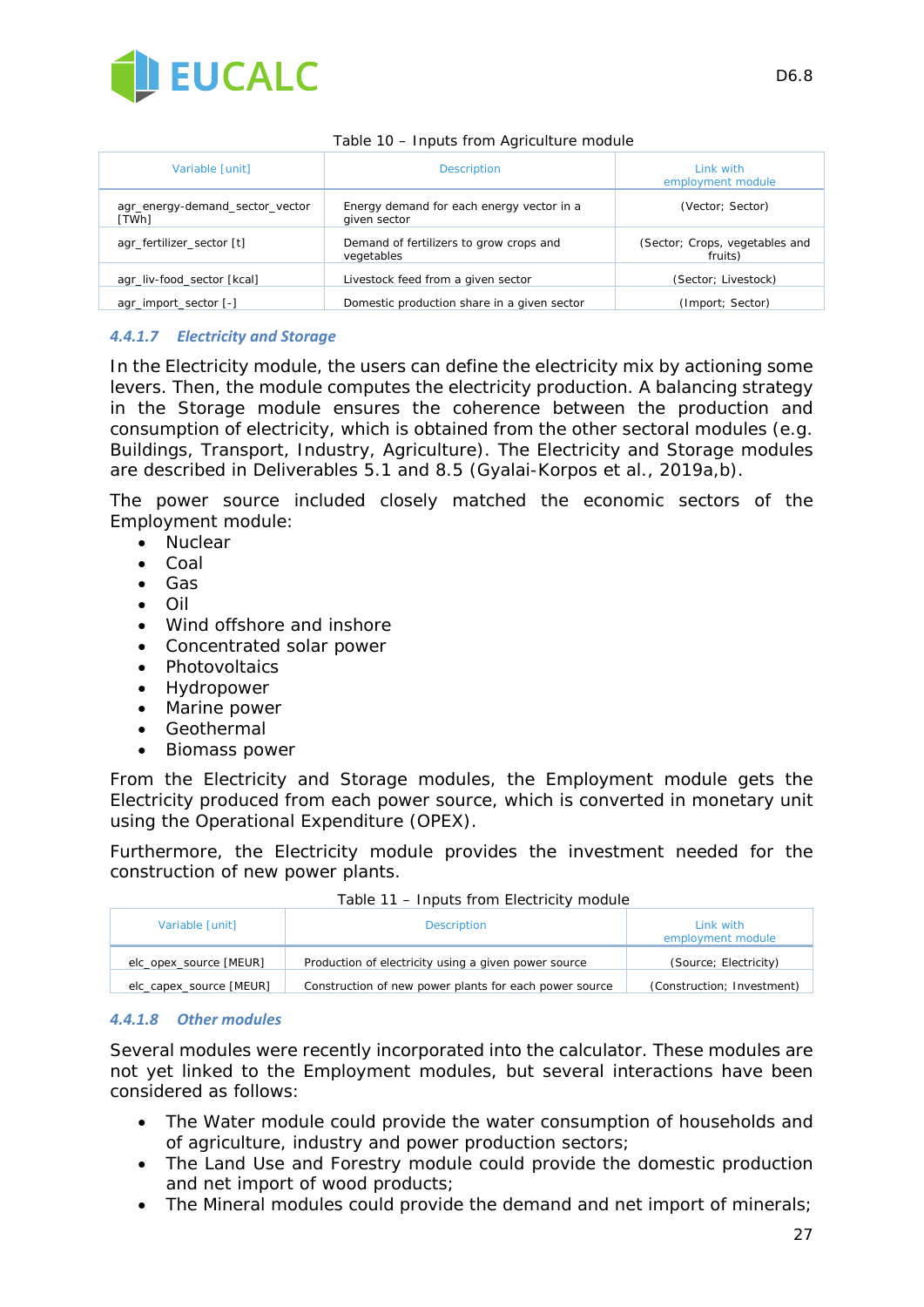

- The Oil refinery modules could provide the net import of fossil fuels;
- Finally, various climate scenarios (and the associated temperature change) are defined in the Climate module. This module could thus provide the change in worker productivity due to climate change.

### **4.4.2 Outputs**

The employment module sends to the Transition Pathway Explorer for each country and time step the following employment indicators, all defined with respect to the reference scenario:

- Total employment change;
- Sectoral employment change;
- Employment and wages evolution for different educational attainment level.

### **4.5 Calculation tree**

The Employment module calculation can be divided into three main components:

- 1. Creating indicators of transition;
- 2. Modification of the reference scenario;
- 3. Solving the macroeconomic model defined in section 4.3.

The methodology for each of these steps is presented herein. The integration of the equations in the modelling framework is described in Deliverable 8.7.

### **4.5.1 Indicators of transition**

The first step consists of aggregating the input variables received from the sectoral modules (section 4.4) per economic flows. For example:

- The Household consumption of Electricity includes the electricity demand in Buildings (for heating and appliances use) and in Transports for electric vehicles.
- The Investment in the Construction sector includes the construction and renovation of buildings, the construction of transport and district heating infrastructure, the construction of infrastructure for carbon storage, and the construction of new power plants.

Then, for each economic flow, a transition indicator is created when information is available. These transition indicators are simply the change with respect to the reference scenario. Thus, the Employment module uses as inputs the same input variables as defined in section 4.4, but whose values correspond to the reference scenario. The reproduction of the reference scenario in the calculator, and the associated input data for the Employment module, is discussed in Deliverable 6.6.

For example, for the electricity consumption of households:

 $\emph{indication\_household\_electricity} = \frac{electricity\emph{ demand } \emph{ [TWh]}}{reference\emph{ electricity} demand \emph{ [TWh]}}$ 

Similarly, the other economic flows for which information is available are:

• Energy consumption (Electricity, Petroleum product, Gas, Coal) of households, and in agriculture sectors (Crops, vegetables and fruits, Livestock, Forestry, Fish), in industry sectors (Iron and steel, Cement and lime, Chemicals, Fertilizers, Pulp and paper, Aluminium, Glass, Textile, Transport machinery), in transport sectors (Rail transport, Road transport,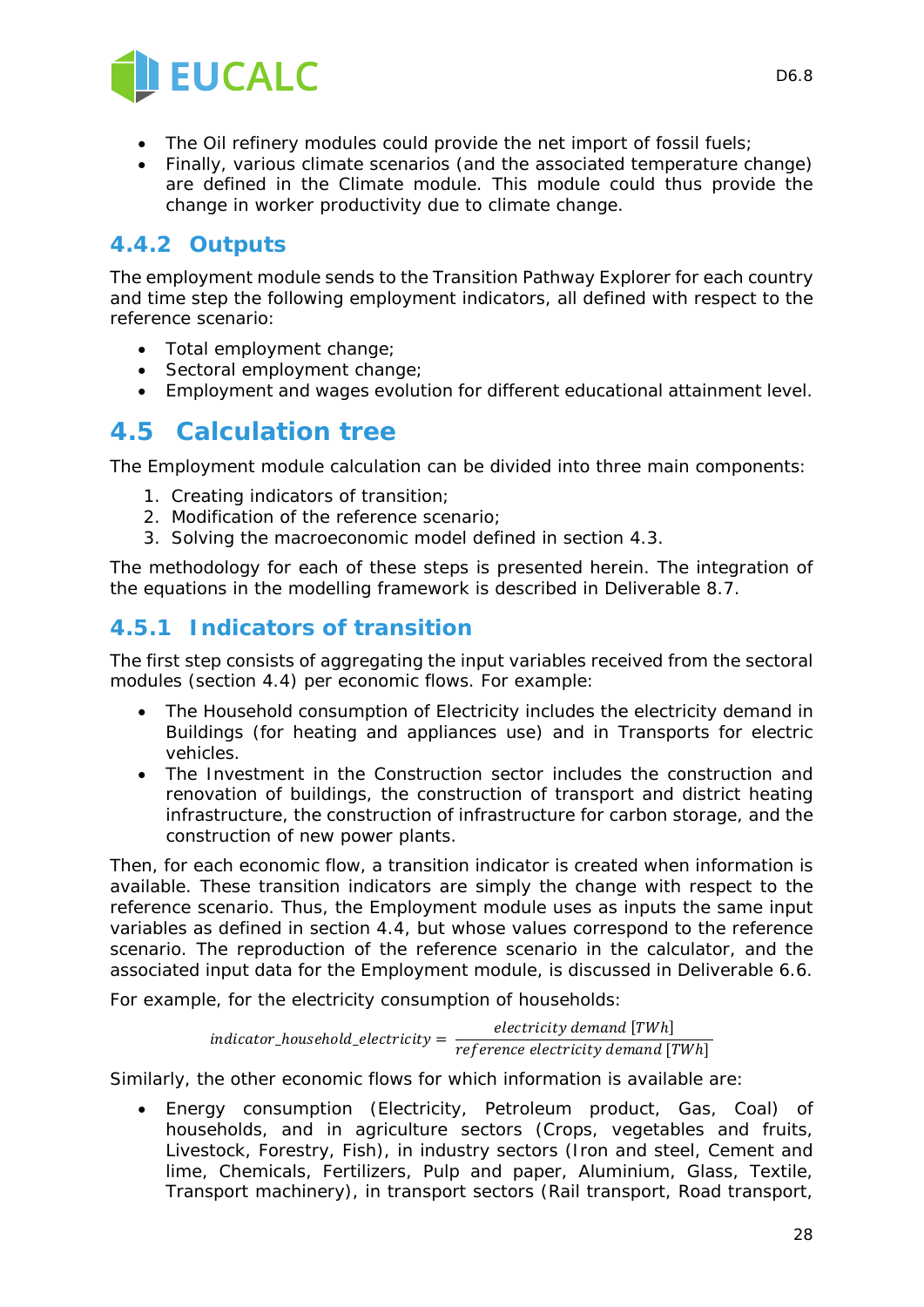

Air transport, Water transport) and in some service sectors (Health, Education, Hotels and restaurants, Trade, Other services);

- Household food consumption of Crops, vegetables and fruits, Livestock, Processed crops and vegetables, Processed animal, Fish and Beverage;
- Households consumption of Rail transport, Road transport (bus), Air transport;
- Household material use of Pulp and paper;
- Material use (Iron and steel, Cement and lime, Pulp and paper, Chemicals, Glass, Aluminium and Wood) of the Construction, Appliances and Transport machinery sectors;
- Household purchases of Appliances and Transport machinery;
- Investment in Construction, Transport machinery and industrial sectors;
- Freight demand of Rail transport, Road transport, Air transport and Water Transport;
- Demand of fertilizers (Chemicals, Livestock, Biocompost) of the Crops, vegetables and fruits sector;
- Demand of animal feed (Crops, vegetables and fruits, Processed crops and vegetables, Processed animal, Fish) of the Livestock sector;
- Electricity mix: energy produced by each power source.

### **4.5.2 Modifying the reference scenario**

Using the indicators computed before, the reference scenario is "shocked". That is, the population dynamics, final demand, input shares and trade balance are adjusted in order to represent the user-defined scenarios as a combination of lever settings.

#### *4.5.2.1 Population dynamics*

The active population, given by the Lifestyles module, is used to update the representative household time-endowment  $\tilde{L}$ .

#### *4.5.2.2 Final demand: households' consumption and investment*

Information from sectoral modules is used to modify the households' consumption and investment vectors:

 $C_i = \overline{C}_i \cdot (indicator\_household\_sector_i)$ 

$$
INV_i = \overline{INV_i} \cdot (indicator\_investment\_sector \ i)
$$

As before, the overbars represent the variable in the reference scenario.

#### *4.5.2.3 Input shares*

The user's scenario leads to a change in the structure of the economy. To represent these changes, the input shares  $\theta_{ij}$  in the firms' production function are modified using the transition indicators:

$$
\theta_{ij} = \overline{\theta_{ij}} \cdot (indicator\_sector \ i\_sector \ j)
$$

For each sector, the sum of the input shares is then normalized to unity to ensure the coherence of the model.

#### *4.5.2.4 Trade balance*

The trade balance is modified using the information gained from the net import variables.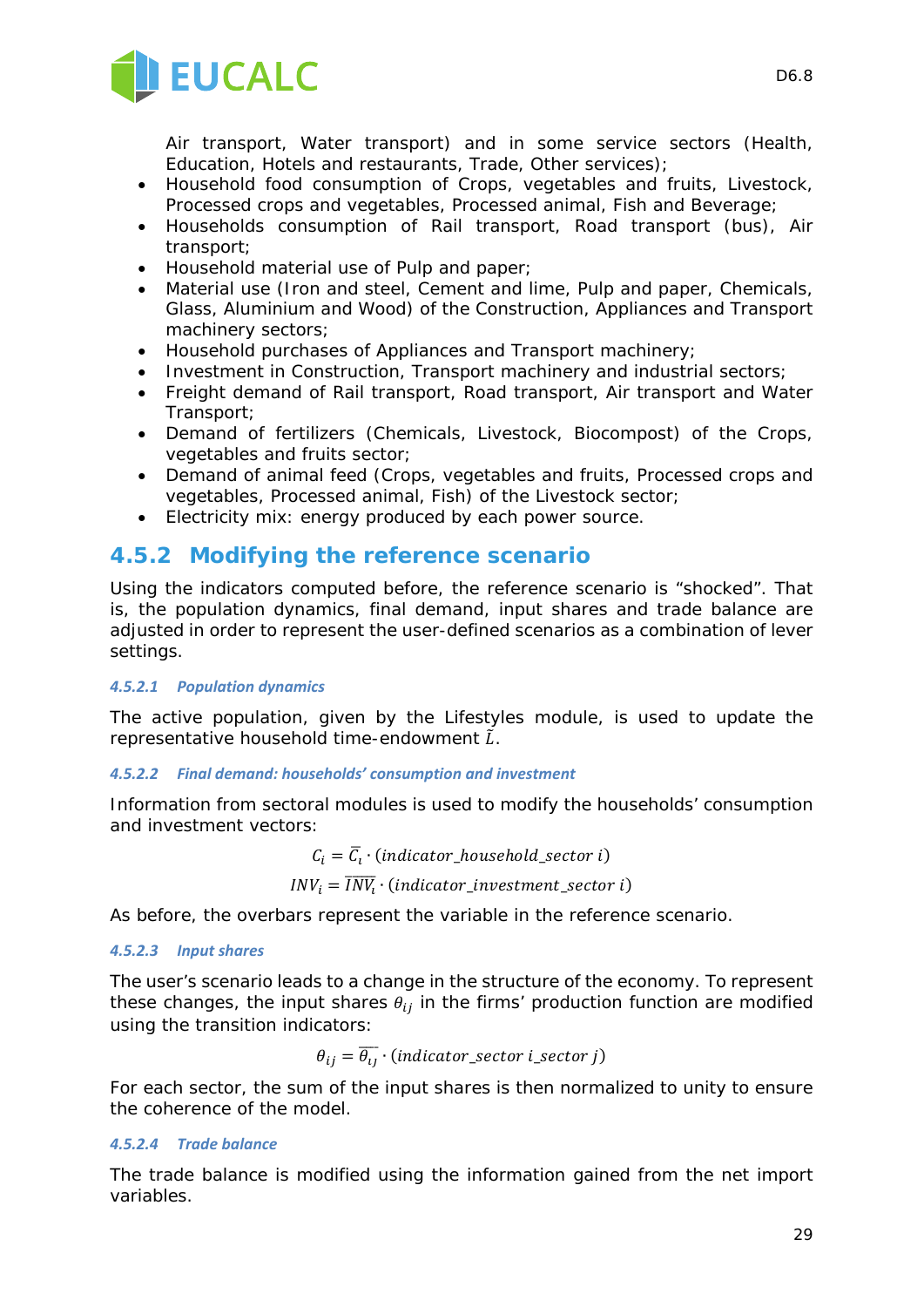

### **4.5.3 Solving the macroeconomic model**

Finally, the system of three non-linear equations for the three unknowns (unskilled and skilled wages and the cost of capital) is solved. This allows to sequentially determine the prices, the domestic demand and the intermediate demand, which gives the unskilled and skilled labour for each sector, with respect to the reference scenario. The outputs are then sent to the Transition Pathways Explorer.

# **5 Concluding remarks: lessons learned and future improvement**

The Employment module computes the employment impacts for each decarbonisation pathway using a macroeconomic model specifically designed for the module. The detailed industrial classification chosen allows for a close interface with the EUCalc sectoral modules. It also enables to provide information on which economic sectors are more affected by a transition toward a low-carbon economy. The inclusion of skill heterogeneity provides information on which population groups are more vulnerable. The scope and questions addressed by the module were defined in the WP6 stakeholders' consultation workshop.

The Employment module has several advantages with respect to existing model and studies looking at the impacts on employment of energy transition. First, it has a larger flexibility since each user can define her own decarbonisation pathway. Second, it has a larger scope. The model, for example, enables to visualize the effects on employment of lifestyles changes, while those are often overlooked in the literature. Finally, thanks to the coupling with the sectoral modules, the Employment module has accessed to detailed sectoral information. A standard macroeconomic model cannot have the in-depth sectoral representation achieved by the EUCalc modular approach.

In addition to its contribution to the scientific literature, the Employment module offers an important methodological contribution for future calculators by trying to reconcile macroeconomic theory with the engineering-based calculator approach. Simplifying assumptions allow fast computation time and a closer interface with sectoral modules. Despite these advancements, many improvements could be implemented in future versions of the calculator.

Firstly, in the current version of the model, the labour supply is determined by the trade-off between consumption and leisure. In other words, unemployment is voluntary: it is the households' decision not to work more. There are several possibilities to model involuntary unemployment:

- Efficiency wages: in this framework, employers can increase the productivity of workers by paying wages that are above the market-clearing level (i.e. above the equilibrium wage when labour demand equals labour supply).
- Search and matching: this approach was developed by Diamond, Mortensen and Pissarides (Diamond, 1981, 1982; Mortensen & Pissarides, 1994). The idea is that finding a job is time and effort-consuming, while posting a vacancy is costly. Thus, a certain level of unemployment is unavoidable.
- Collective bargaining: wages result from negotiations between firms and trade unions, unemployment being an externality.

The suitability of each of these approaches depends on the local context, i.e. one approach may be more suited for one country than another. Implementing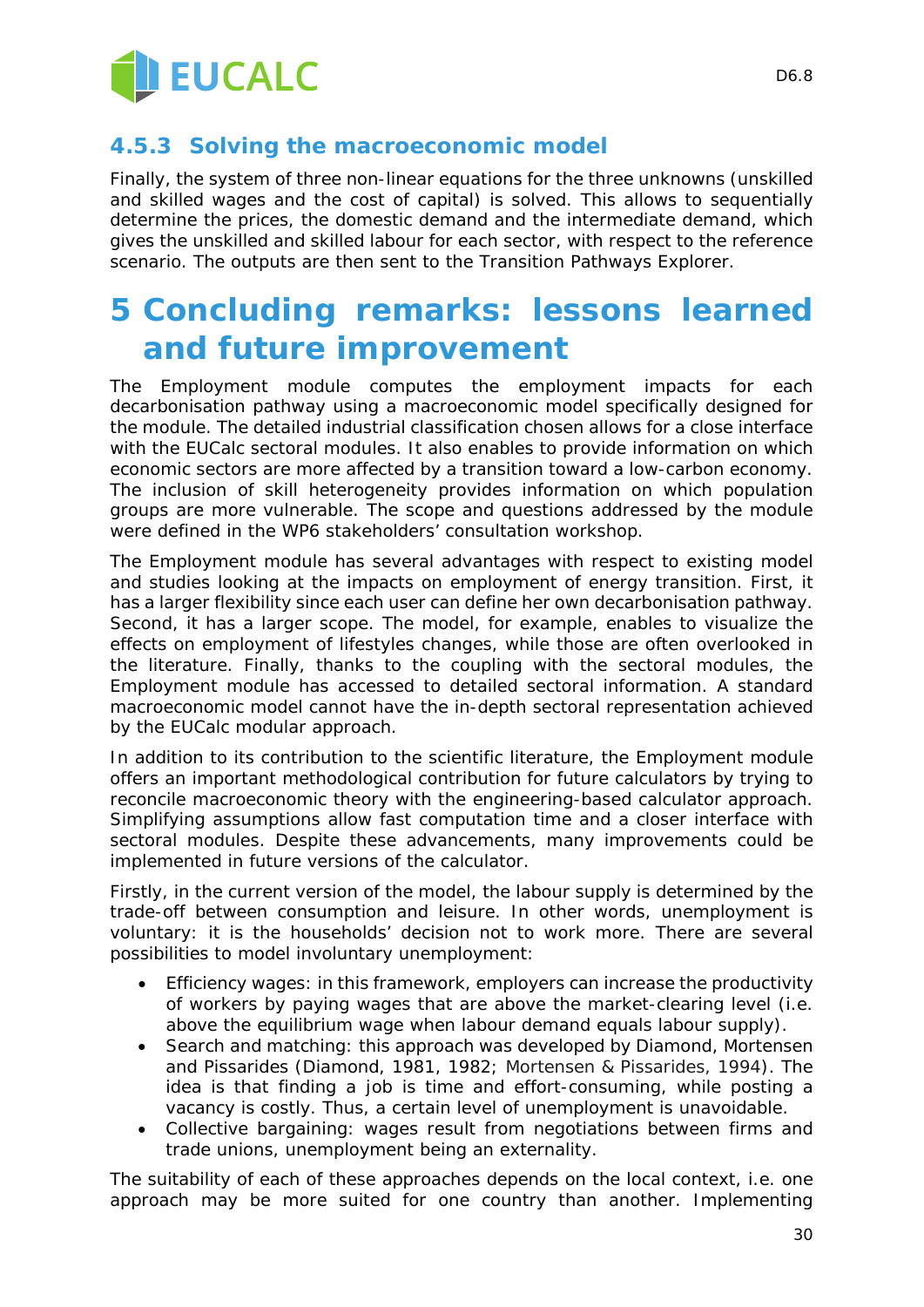

-

involuntary unemployment would thus require a more detailed analysis of each country and additional data to properly calibrate the model.

Second, no levers are designed in the current version of the module. Some potential lever candidates are:

- A training and education lever: this lever would allow the user to modify the share of skilled and unskilled workers in the population (which is currently fixed, based on the reference scenario).
- An automation lever: this lever would influence the share of capital and labour in the firm production functions.
- A policy lever: this lever would for instance allow the user to change regulations concerning the allowed working time, which would affect the labour supply.

Although these levers might be relevant for the model by extending the scope of the questions addressed, a key issue lies in the definition of ambition levels. In the rest of the calculator, increasing the ambition level means increasing the efforts toward decarbonisation or sustainable transition. The definition of these ambition levels is standardized, from continuing historical trends to transformational changes.[7](#page-30-0) However, the definition of ambition levels for levers in the Employment module would be subjective and their calibration could be challenging. Therefore, the implementation of these levers is left for future calculators.

<span id="page-30-0"></span> $<sup>7</sup>$  A few levers, such as population or urban share, are not defined in term of ambition levels toward</sup> decarbonisation, but still respect the definition "from continuing historical trends to transformational changes".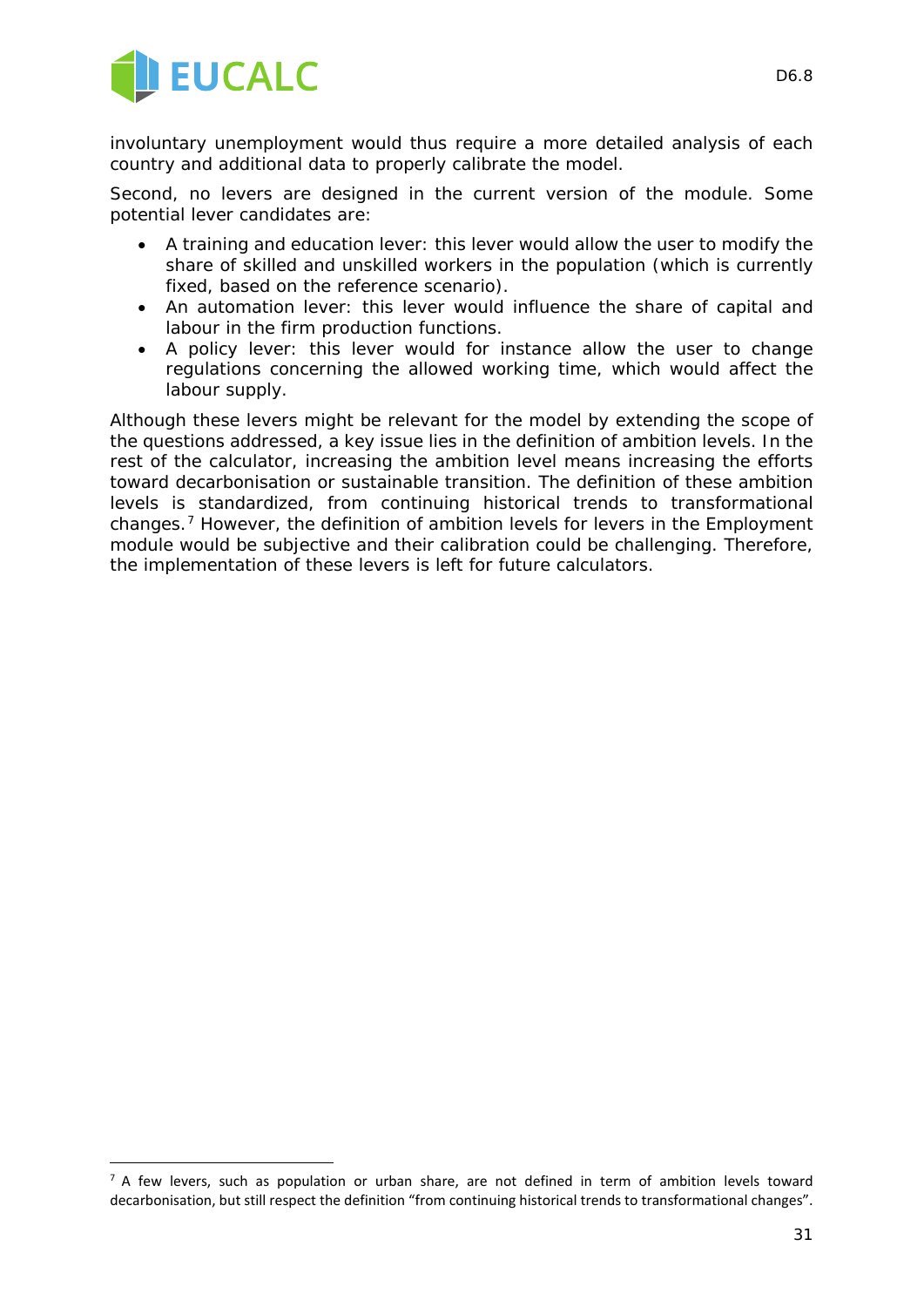

# **6 References**

Baudry G., Raffray, M., Bouchet, A., Price, J., Forstenhaeusler, N., Mwabonje, O., Woods, J. 2019a. Deliverable 4.1: Land, land use, minerals, water and biodiversity input spreadsheets for calculator model – Public deliverable of the EUCalc project

Baudry G., Raffray, M., Bouchet, A., Price, J., Forstenhaeusler, N., Mwabonje, O., Woods, J. 2019b. Deliverable 8.4: Integration of the resource's modules "Land allocation, biodiversity impact & forestry", "Water scarcity" and "minerals" modules – Public deliverable of the EUCalc project

Böhringer, C., Boeters, S. and Feil, M., 2005. Taxation and unemployment: an applied general equilibrium approach. *Economic Modelling*, *22*(1), pp.81-108.

Capros, P., Van Regemorter, D., Paroussos, L., Karkatsoulis, P., Fragkiadakis, C., Tsani, S., Charalampidis, I. and Revesz, T., 2013. GEM-E3 model documentation. *JRC-IPTS Working Papers, JRC83177, Institute for Prospective and Technological Studies, Joint Research Centre. ftp://sjrcsvqpx102p. jrc. es/pub/EURdoc/EURdoc/JRC83177. pdf*.

Codina Gironès, V., Li, X., and Maréchal, F. 2019. Deliverable 2.6: Data and model for the integration of district heating – Public deliverable of the EUCalc project

Costa, L., Baudry G., Taylor, E., Matton, V., Pradhan, P., Kochat, J. 2018. Deliverable 1.3: Lifestyles in Europe: Perspectives and scenarios – Public deliverable of the EUCalc project

Costa, L., Forstenhäusler, N., Warren, R., Price, J. 2018. Deliverable 8.3: Integration of the Lifestyle and Climate modules – Public deliverable of the EUCalc project

Diamond, P.A., 1981. Mobility costs, frictional unemployment, and efficiency. *Journal of political Economy*, *89*(4), pp.798-812.

Diamond, P.A., 1982. Aggregate demand management in search equilibrium. *Journal of political Economy*, *90*(5), pp.881-894.

European Commission, DG Energy, DG Climate Action & DG Mobility and Transport 2016. EU Reference Scenario 2016. Energy, transport and GHG emissions Trends to 2050.

European Commission (DG ECFIN) & Economic Policy Committee (AWG) 2014. The 2015 Ageing Report Underlying Assumptions and Projection Methodologies. *European Economy Report No. 8*.

European Commission (DG ECFIN) & Economic Policy Committee (AWG) 2015. The 2015 Ageing Report Economic and budgetary projections for the 28 EU Member States (2013-2060. *European Economy Report No. 3*.

Gyalai-Korpos, M., Hegyfalvi, C., and Zsiborács, H. 2019a. Deliverable 5.1: Energy supply module documentation – Public deliverable of the EUCalc project

Gyalai-Korpos, M., Hegyfalvi, C., Zsiborács, H., and Detzky, G. 2019b. Deliverable 8.5: Storage requirements module – Public deliverable of the EUCalc project

Kockat, J., Wallerand, A. S., Jankovic, I., Wang, X. 2019. Deliverable 2.5: Identification of levers and levels for the building stock – Public deliverable of the EUCalc project